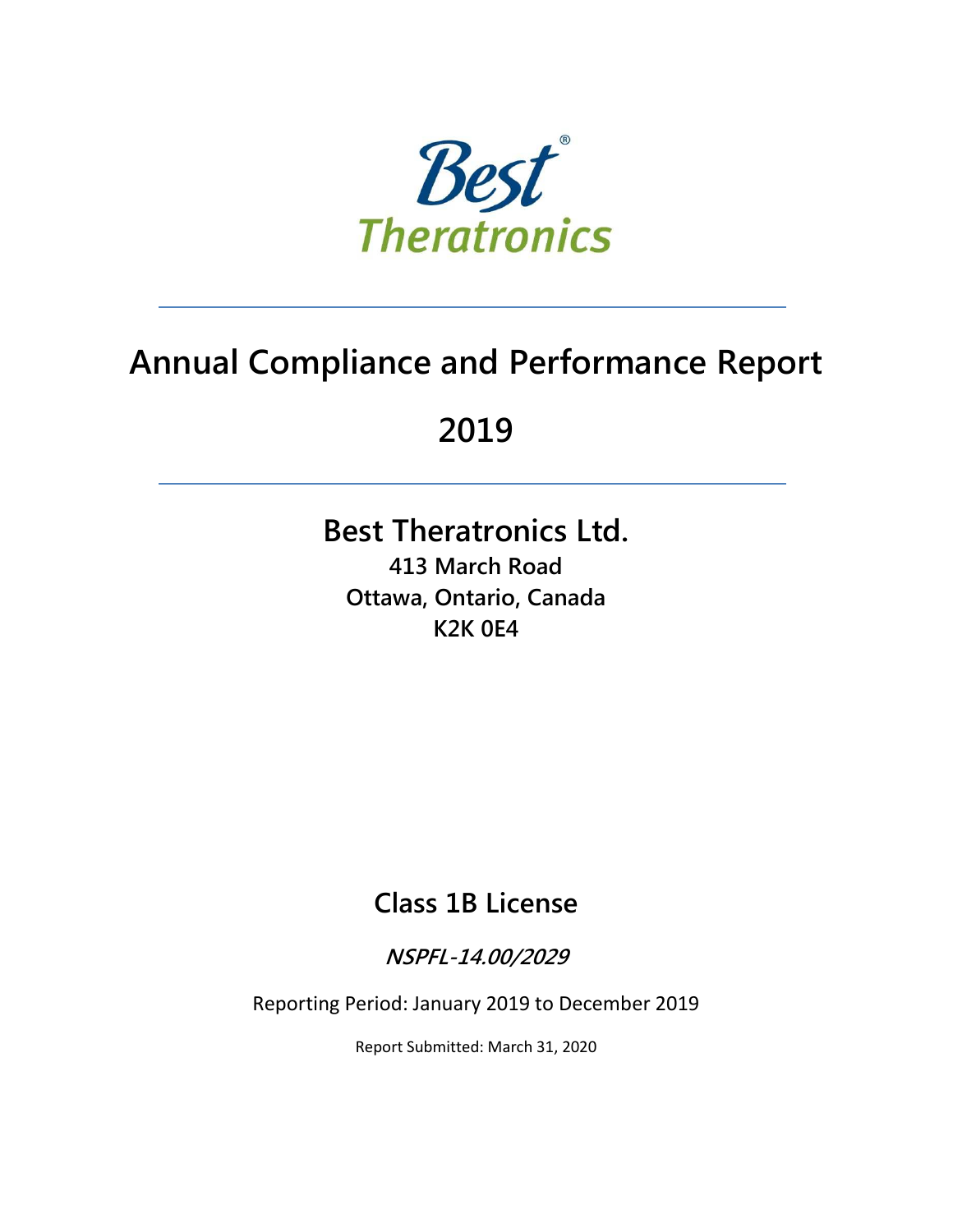# **Report Revision History**

| <b>Revision</b> | Submission Date   Comments |                     |
|-----------------|----------------------------|---------------------|
|                 | March 31, 2020             | Original submission |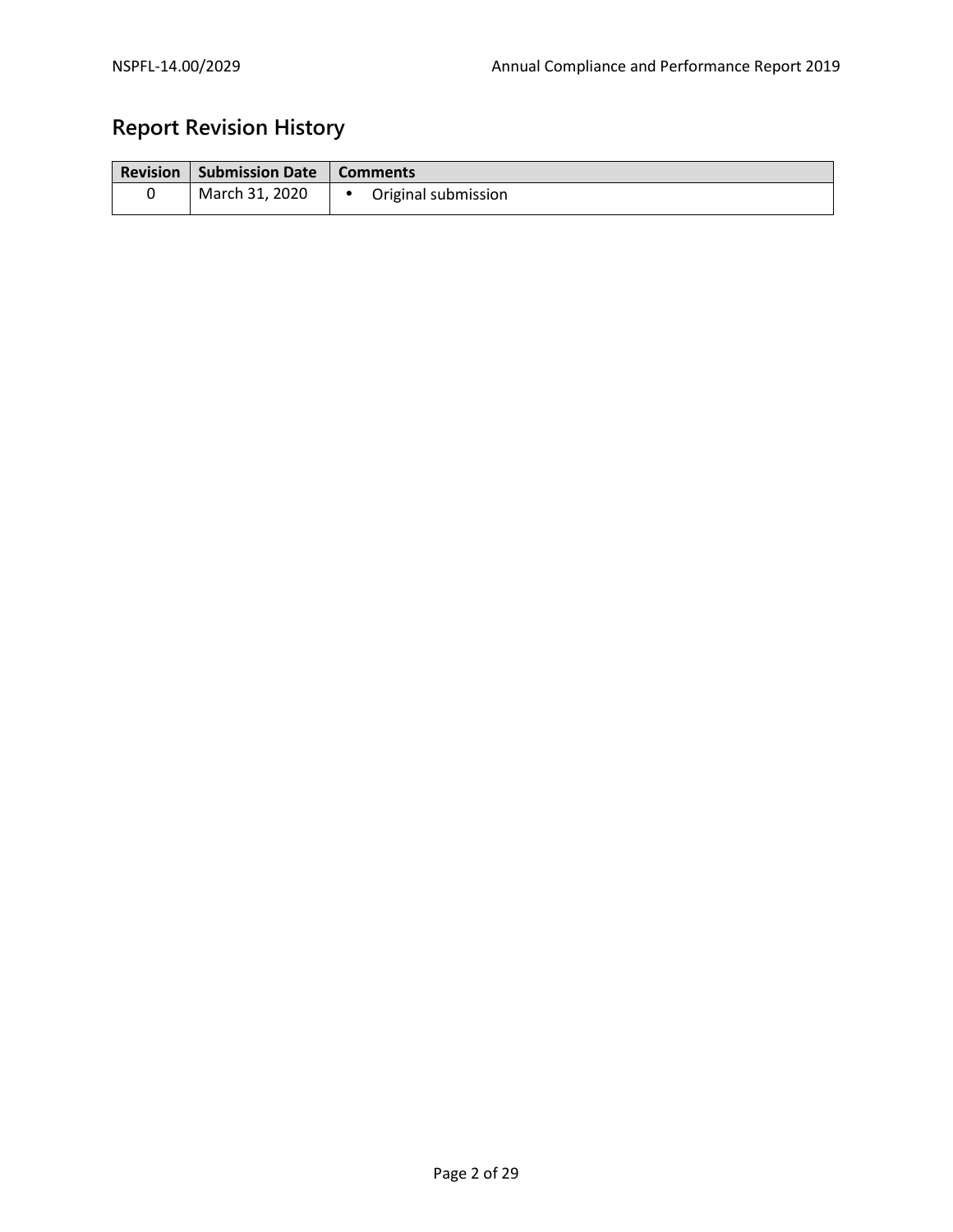## **Table of Contents**

| $\mathbf{1}$   |      |  |  |  |
|----------------|------|--|--|--|
|                | 1.1  |  |  |  |
|                | 1.2  |  |  |  |
|                | 1.3  |  |  |  |
| $\overline{2}$ |      |  |  |  |
|                | 2.1  |  |  |  |
|                | 2.2  |  |  |  |
|                | 2.3  |  |  |  |
|                | 2.4  |  |  |  |
|                | 2.5  |  |  |  |
|                | 2.6  |  |  |  |
|                | 2.7  |  |  |  |
|                | 2.8  |  |  |  |
|                | 2.9  |  |  |  |
|                | 2.10 |  |  |  |
|                | 2.11 |  |  |  |
|                | 2.12 |  |  |  |
|                | 2.13 |  |  |  |
|                | 2.14 |  |  |  |
| 3              |      |  |  |  |
|                | 3.1  |  |  |  |
|                | 3.2  |  |  |  |
| 4              |      |  |  |  |
|                | 4.1  |  |  |  |
|                |      |  |  |  |
|                |      |  |  |  |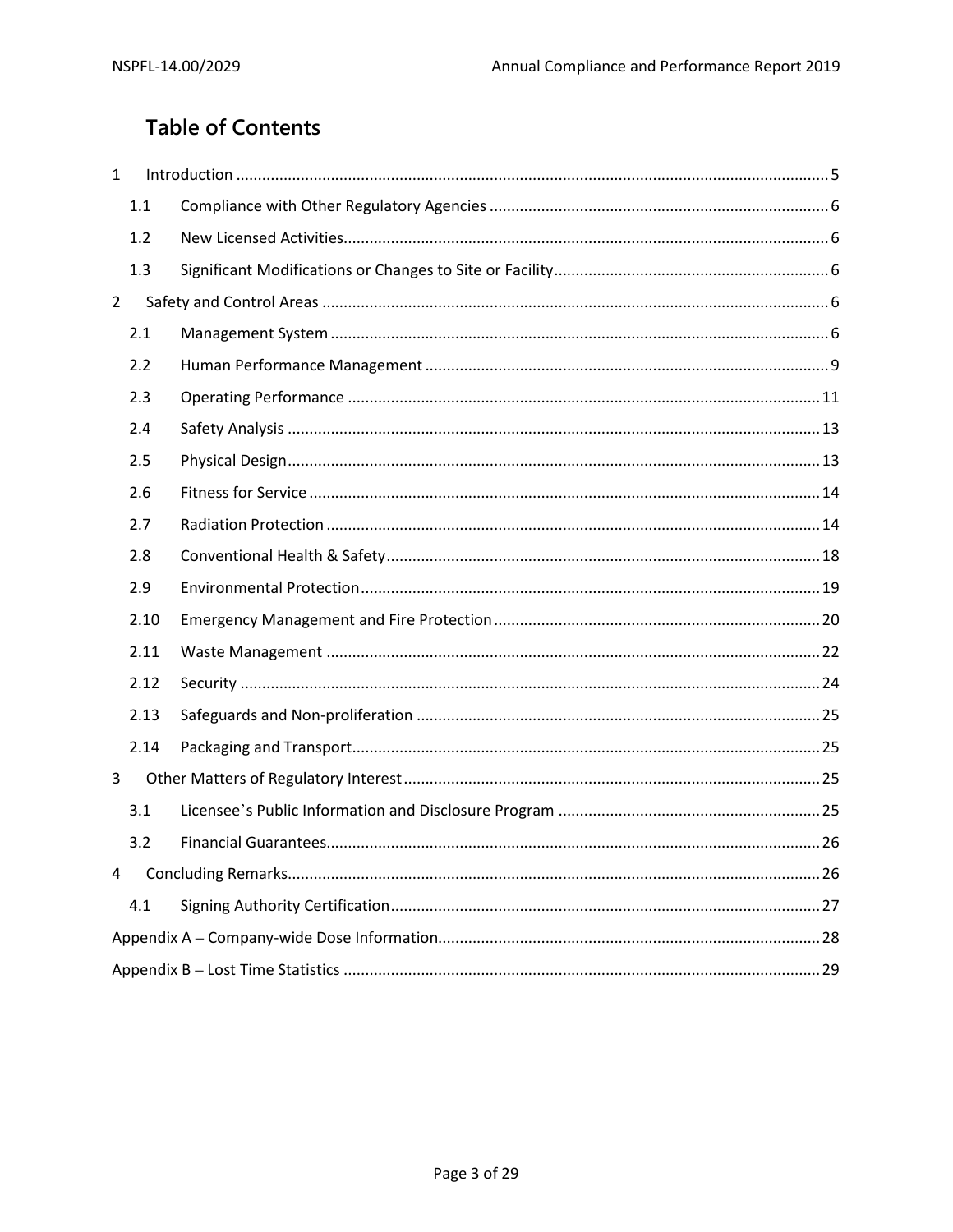*This page has been left blank intentionally.*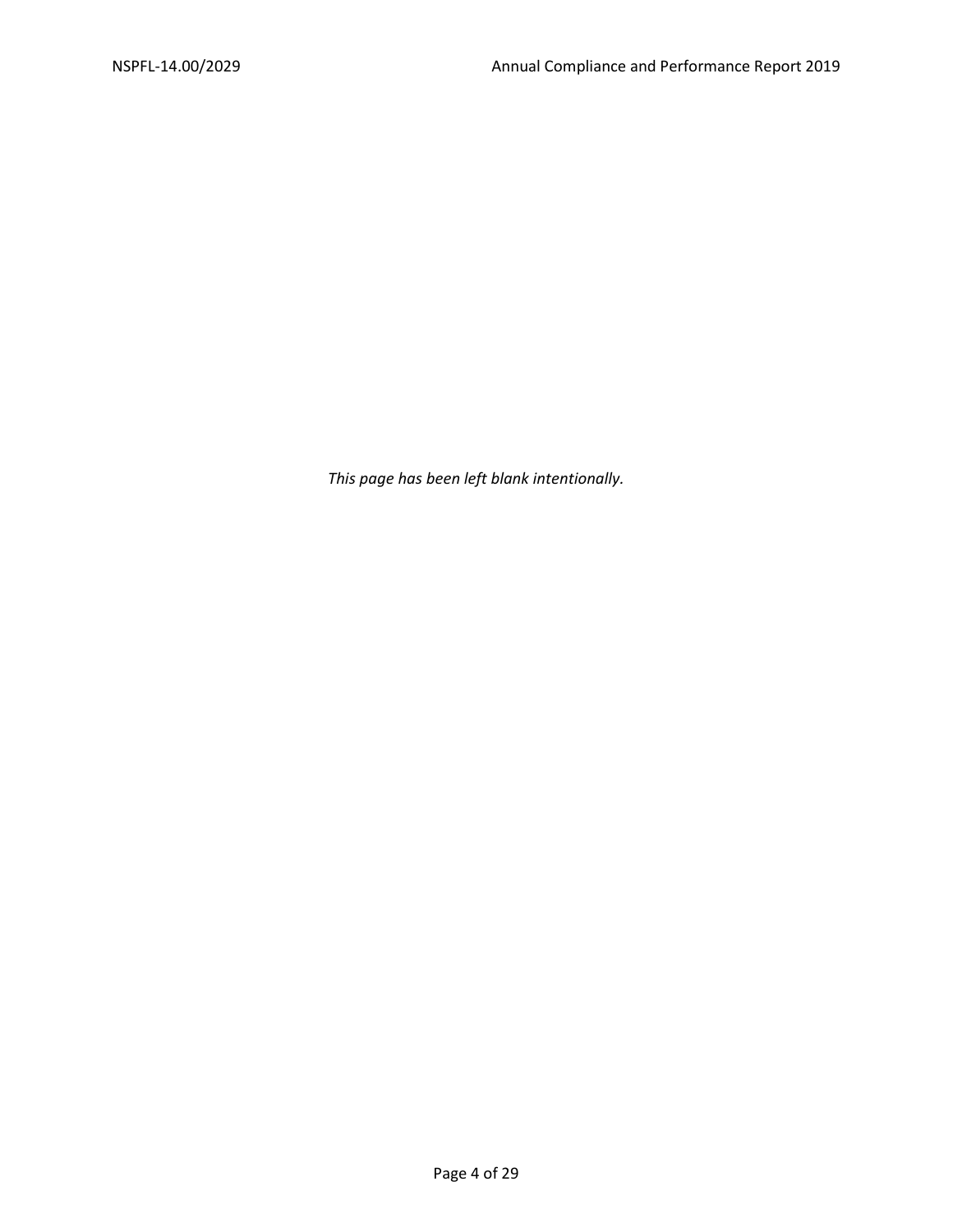## **1 Introduction**

Best Theratronics Ltd. (BTL) is a medical device manufacturing company, located at 413 March Rd, of medical equipment used throughout the world. The main products that require the possession of a Class 1B licence include:

- Cobalt 60-based external beam radiation therapy units,
- Cs137-based self-contained irradiators (SCIs) for blood or research irradiation,
- Cyclotrons with beam energies ranging from 15 to 70 MeV.

In September of 2018, a renewal application was submitted to the CNSC for a period of 10 years, until June 30, 2029. Best Theratronics was granted a renewed Class 1B license on July 1, 2019.

Licence NSPFL-14.00/2029 authorizes Best Theratronics to:

- a) operate a Class IB nuclear facility located at 413 March Road, Ottawa, Ontario, including activities related to:
	- i. operating a particle accelerator/accelerators (cyclotron/cyclotrons);
	- ii. possessing nuclear substances for the purposes of manufacturing radiation devices and radioactive source teletherapy machines;
	- iii. possessing a radioactive source teletherapy machine, for the purposes of developing and testing of radioactive
- b) possess, transfer, manage, and store nuclear substances arising from the activities regarding the particle accelerators;
- c) produce prescribed equipment;
- d) possess, transfer, use, import, export, manage, and store within the facility any nuclear substances that are required for, associated with, or related to manufacturing radiation devices, and development and testing of radioactive source teletherapy machines;
- e) possess, transfer, use, import, export, and store prescribed equipment that is required for, associated with, or related to manufacturing of radiation devices and development and testing of radioactive source teletherapy machines, and manufacturing radioactive source teletherapy machines; and
- f) possess and use prescribed information that is required for, associated with, or arise from operating the Class IB nuclear facility.

In addition to the Class 1B nuclear substance and processing facility license, Best Theratronics possesses two licenses (Class II Nuclear Facilities and Prescribed Equipment Licence & Nuclear Substances and Radiation Devices Licence) in order to conduct service work on prescribed equipment sold to customers within Canada. Information related to the these activities are reported in their respective Annual Compliance Reports (ACRs).

This ACR is submitted with respect to license condition 3.2 and reflect information related to the NSPFL-14.00/2029 activities.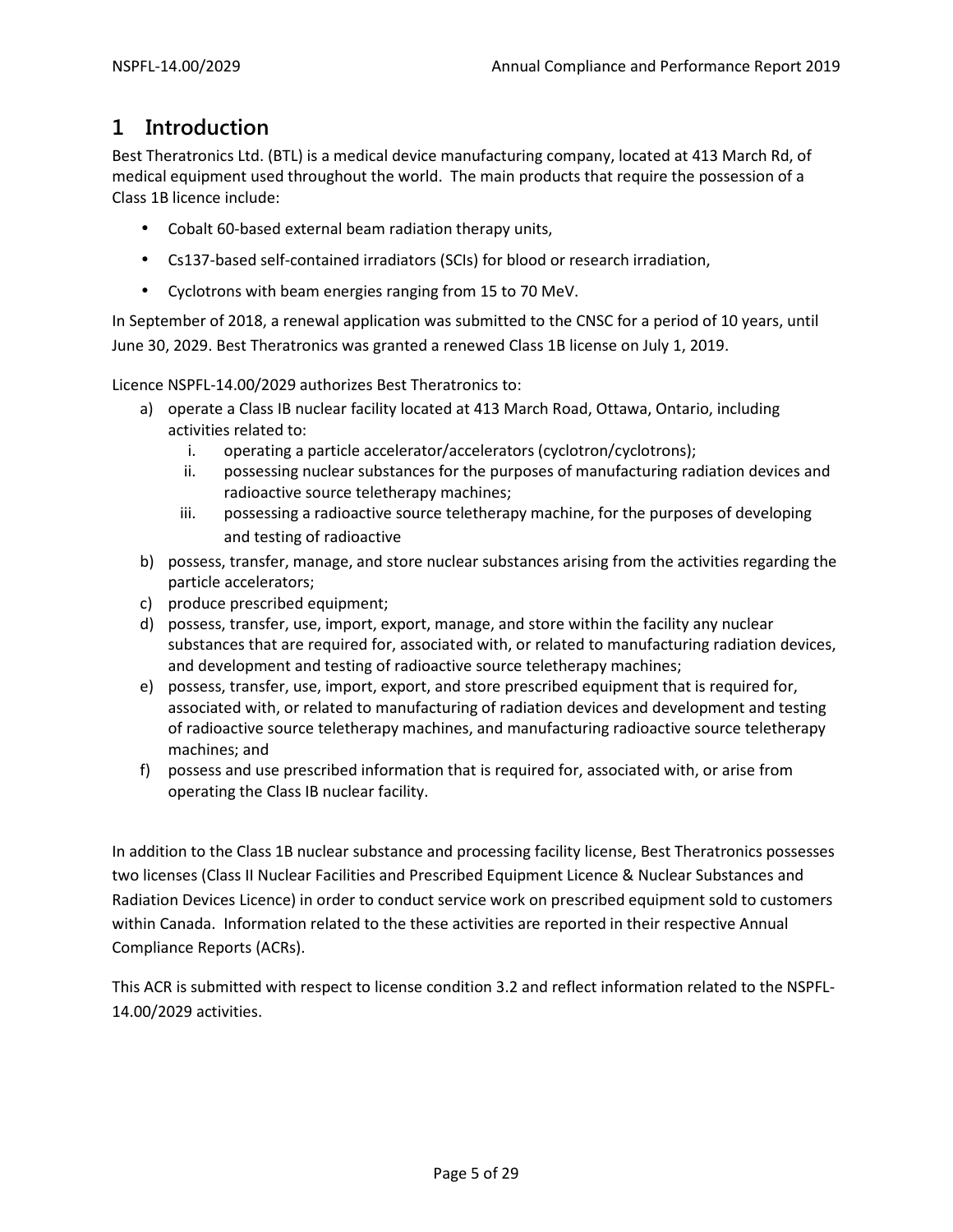## **1.1 Compliance with Other Regulatory Agencies**

In manufacturing medical devices that are sold internationally, Best Theratronics is required to comply with many standards and regulatory agencies. Compliance is required by agencies such as:

- International Organization for Standardization (ISO 13485, ISO 9001)
- Health Canada
- United States Nuclear Regulatory Commission (US NRC)
- Federal Drug Administration (FDA)
- United States Department of Transportation (US DOT)
- Medical Directive of Europe
- Other international regulatory agencies where Best Theratronics devices are sold

Within Canada, Best Theratronics complies with all federal, provincial, and municipal regulations in order to operate. Oversight agencies include:

- Transport Canada Transportation of Dangerous Goods (TDG) Regulations
- Canada Occupational Health and Safety Regulations
- Ministry of Environment (National Pollutant Release Inventory)
- Ministry of the Environment and Climate change (Hazardous Waste Information Network)

In 2019, the US NRC conducted an audit on Best Theratronics' radiation safety and compliance with NRC rules and regulations on licensed activities within the United States. No violations were identified.

## **1.2 New Licensed Activities**

No operational changes have occurred in 2019. There have been no new licensed activities since the last compliance monitoring period.

#### **1.3 Significant Modifications or Changes to Site or Facility**

There were no significant modifications and repairs that were carried out since the last compliance monitoring period.

## **2 Safety and Control Areas**

#### **2.1 Management System**

#### **2.1.1 Applicable Activities**

*Best Theratronics is committed to developing, manufacturing, installing and servicing safe and quality products and to continually improve the effectiveness of the quality management system to meet customer and regulatory requirements for health care and research products and services.* 

The quality management system is applicable to all Best Theratronics CNSC licensed activities. Best Theratronics has established several management systems to help guarantee this commitment. These management systems include: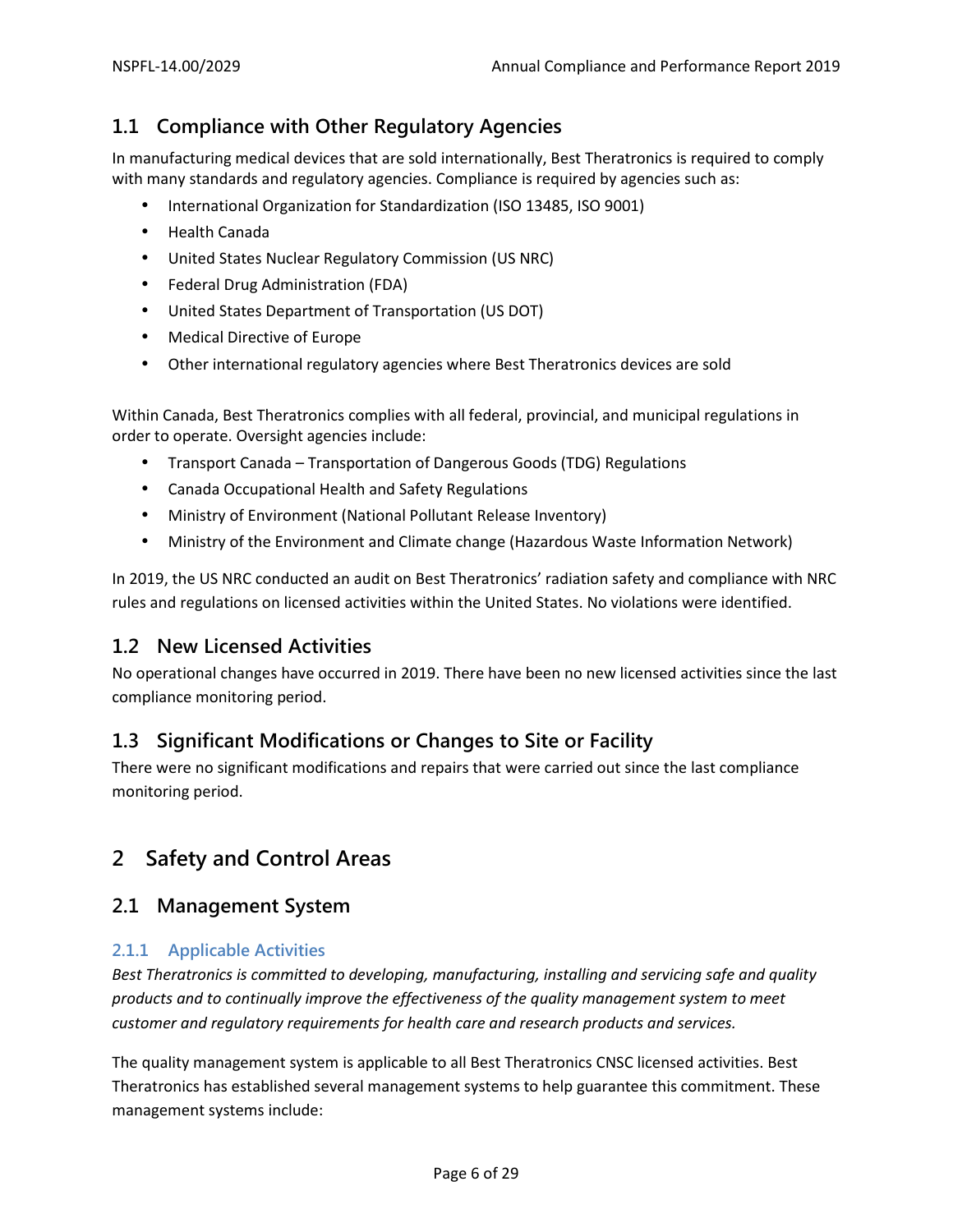- Training, Personnel Examination and Certification
- Work Organization
- Fitness for Duty of Personnel and Facilities
- Procedure Documentation
- Culture of Safety and Compliance

The implementations of these management systems are discussed in the following safety and control areas sections in this report. As a manufacturing facility of medical devices, the overall management system implemented follows current ISO standards.

#### **2.1.2 Management System Effectiveness**

Compliance to Best Theratronics' CNSC licence conditions are assessed in-house in the areas of security, emergency management and fire response, waste management, environmental protection, and radiation protection. Refer to the following SCA sections for more information.

Management review team (MRT) meetings are conducted annually to analyze and discuss general trends of the organization. Best Theratronics held one Management Review Team meeting in 2019 for the operations over 2018. The following topics were discussed:

- Quality policy
- Environmental, Health & Safety Policy
- Quality, Environment and Health & Safety Objectives
- Audits
- Post Market Surveillance
- Process Performance and Product Conformity
- Status of Corrective and Preventative Actions and OFI's
- Follow-up Actions from Previous Management Reviews
- Changes that could affect the quality management system or the organization structure
- Effectiveness of Actions Taken to address Risks and Opportunities
- Recommendations for Improvement
- New or Revised Regulatory Requirements
- Review of Risk Methodology
- Self-Assessments of Management Processes
- Safety culture
- Radiation Control Program
- Trend Analysis
- Best Theratronics Training Plan

The overall quality system and objectives were discussed, reviewing the quality system to ensure that each objective remains applicable and effective. Some action items were created to improve the evaluation of the quality system, which will be followed in the next MRT meeting.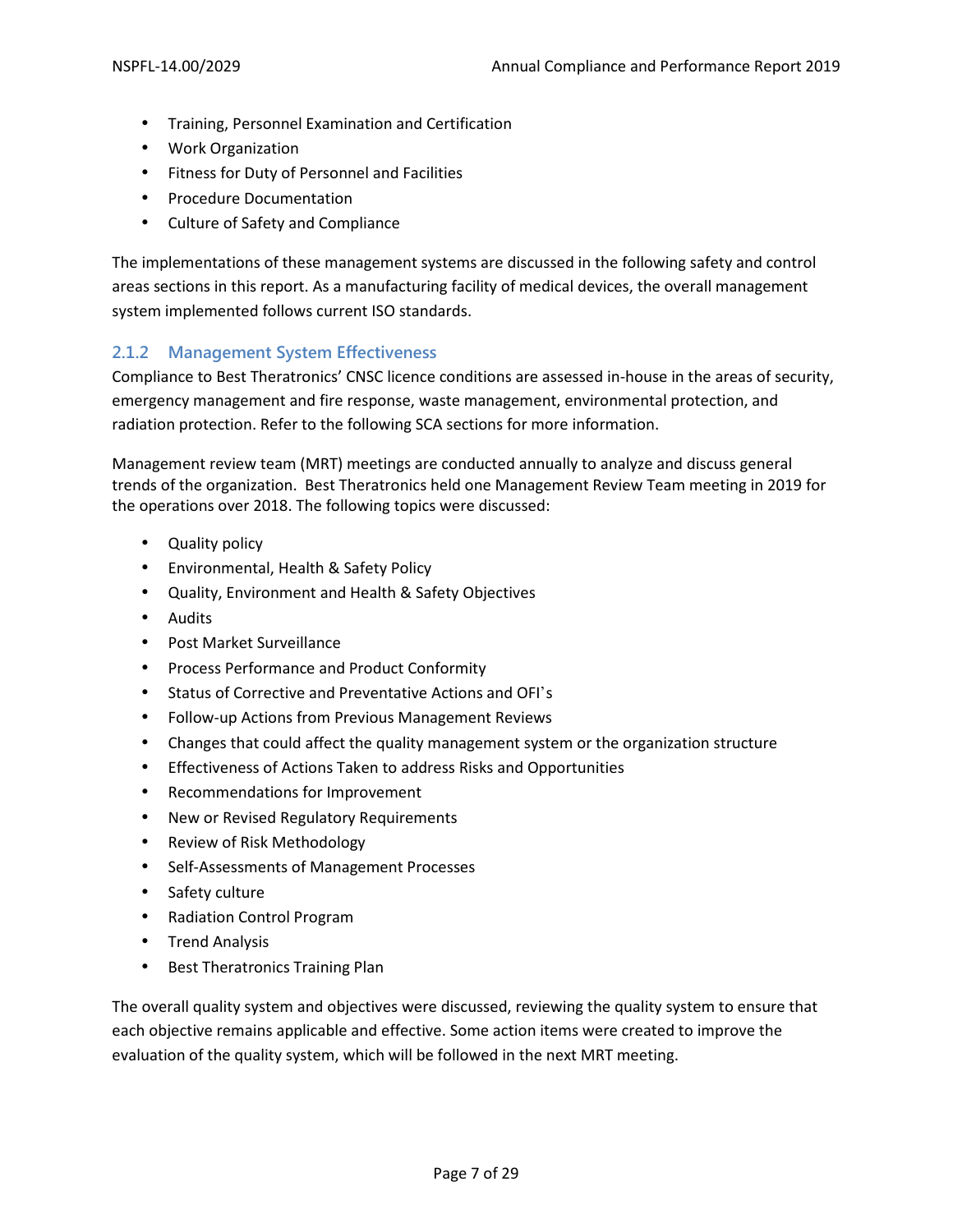In 2019, Best Theratronics conducted a gap analysis of current processes to CSA N299. The transition from applying CSA Z299 Quality program requirements to CSA N299 was initiated by a customer supplying components to nuclear reactors within Canada, in order to comply with industry standards.

#### *2.1.2.1 Annual Internal Audit*

Annually, Best Theratronics completes an internal audit of the overall quality management system. This scope of the audit covers the review of company objectives, policies and procedures, the management standard, requirements of ISO13485:2016, and requirements of ISO 9001:2015. In 2019, this audit revealed that the quality management system is functioning efficiently and effectively, thus verifying Best Theratronics' compliance with applicable Canadian medical device regulations. In 2018, Best Theratronics was successfully audited to be in compliance with the Medical Device Single Audit Program (MDSAP). This program allows for a single regulatory audit of a medical device manufacturer that satisfies the relevant requirements of the regulatory authorities participating in the program.

## *2.1.2.2 CNSC Management Inspection Update*

The CNSC conducted an inspection on the Management Systems in June 2017, where a CAPA was opened to address the implementation of a system to control, approve, and ensure production documentation was current for employees to reference. A portable electronic device was provided to employees to assist in capturing informal instructions to be incorporated into controlled documentations and for workers to have immediate access to controlled documents in the Quality System.

#### **2.1.3 Organizational Structure for the Management and Control of Licensed Activities**

Best Theratronics' organizational structure related the implementation of a safe working culture includes:

- Director of Quality & Regulatory Affairs
- Director of Engineering
- Director of Cyclotron Operations
- Technical Services Manager
- Manufacturing & Facility Operations Manager
- Radiation Safety Officer
- Radiation Safety Specialist
- Radiometric Mesaurement Specialist
- Medical Physicist
- Quality Assurance Specialist
- Quality Control Supervisor
- Production Supervisors (2)
- Contract Security Supervisor
- Contract Security Officers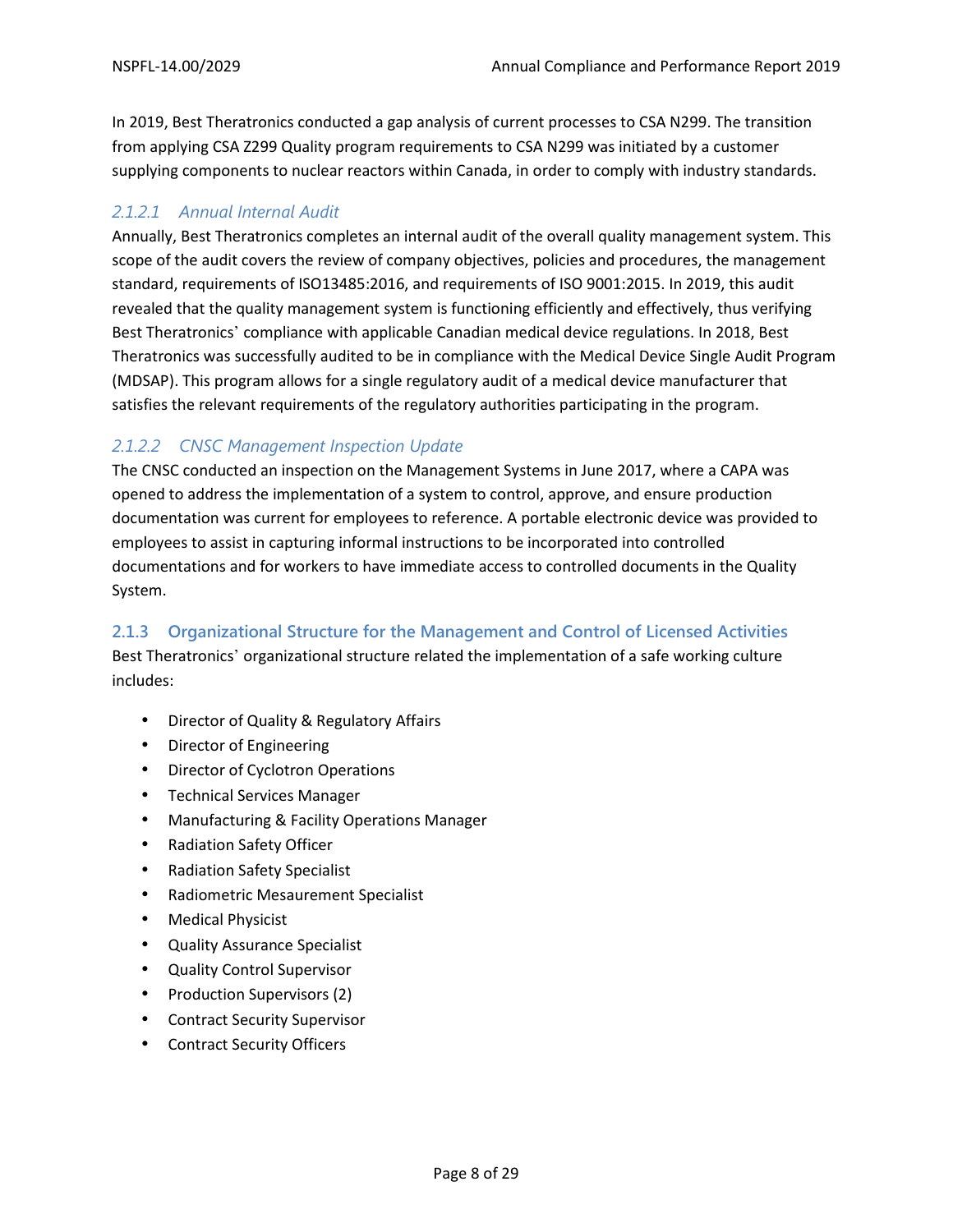#### **2.1.4 Document Changes**

Below is a list of the documents references in Best Theratronics License Conditions Handbook that were updated in 2019. Updates to such documents reflect changes in regulation, audit observations, and corrective action implementation. Updated versions of documents supporting the Class 1B licence submitted to the CNSC as per requirement in the Licence Conditions Handbook:

- 1.08-SC-10 *Hazardous Material Transport Security Plan* Revised to clarify requirements and instructions for regulatory security notifications and update referenced regulations
- 5.00-QA-00 *Quality Manual* Revised to reflect transition from CSA Z299 to CSA N299
- 5.08-TDG-01 *Transport of Radioactive Material* Revised to update transport certificates, regulatory requirements, and references regulations
- 5.08-TDG-02 *Transportation Emergency Response Plan* Revised to clarify instructions regarding emergency personnel contact list

## **2.2 Human Performance Management**

Best Theratronics has implemented a robust human performance management system that ensures that staff is sufficient in numbers and have the required knowledge, skills and training to safely carry out their duties. Staff levels are monitored by supervisors and managers to ensure there is sufficient personnel. Regular meetings between the Directors and the President are also used to assess staffing levels.

A Systematic Approach to Training (SAT) was implemented for positions where *the "consequence of human error poses a risk to the environment, the health and safety of persons, or to the security of the nuclear facilities and of nuclear substances".* This type of training involves identifying qualifications and competencies related to each job in order to provide the worker with a comprehensive training program. If ever an employee's roles or responsibilities change, their training requirements are reviewed.

#### **2.2.1 Training Programs**

At Best Theratronics various environmental health and safety training programs have been implemented to ensure safe working environments for all employees. Upon employment, employees are trained on Best Theratronics' policies regarding compliance, security, environmental impacts and the quality system expectations. The following environmental health and safety training programs are conducted at Best Theratronics: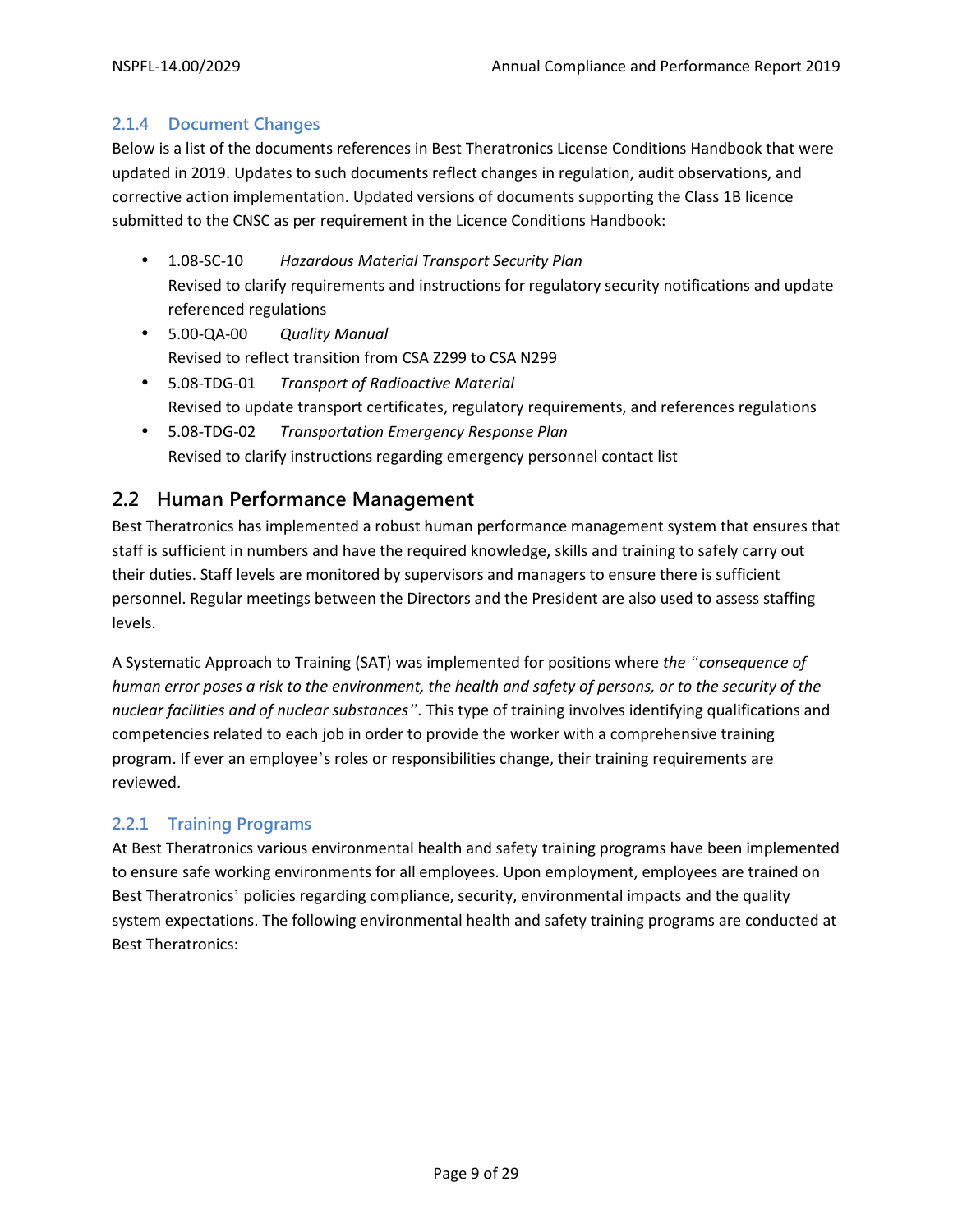| <b>Training Program</b>                  | <b>Refresher Frequency</b> |
|------------------------------------------|----------------------------|
| <b>Chemical Spill</b>                    | 3 years                    |
| Crane                                    | 3 years                    |
| <b>Emergency Response</b>                | 2 years                    |
| First-Aid                                | 3 years                    |
| Fork-lift/Pallet Truck                   | 3 years                    |
| <b>Lead Control</b>                      | 3 years                    |
| <b>WHMIS</b>                             | 3 years                    |
| Nuclear Energy Worker/Radiation Safety   | 3 years                    |
| Nuclear Energy Worker Service Refresher  | 1 years                    |
| <b>Transportation of Dangerous Goods</b> | 2 years                    |

On an annual basis, radiation safety refresher training are required for service technicians to ensure safe practices are applied at customer's sites.

In 2019, an in-house Quality System training was developed. This Quality System training was implemented to emphasize the importance of the Quality Management System, reminding all employees of their roles and contributions with ensuring the quality system is functioning adequately.

#### **2.2.2 Training Effectiveness Evaluation**

The training program at Best Theratronics is evaluated through several means:

- On-the-job training assessment by the trainer
- Review of CAPAs that indicate a root cause linked to inadequate training
- Regular trend analysis on key indicator quality systems processes
- Training evaluation forms following in-class instructor training

For training courses that have a graded learning assessment in order for completion, a grade of at least 70% must be achieved to pass the course. The following table identifies the number of employees trained in 2019.

| <b>Training</b>                          | # of personnel trained in 2019 |
|------------------------------------------|--------------------------------|
| Crane                                    | 32                             |
| <b>Emergency Response</b>                | 0                              |
| First-Aid                                |                                |
| Fork-lift                                |                                |
| Lead control                             | 40                             |
| <b>WHMIS</b>                             |                                |
| <b>Transportation of Dangerous Goods</b> | 15                             |
| Nuclear Energy Worker/Radiation Safety   | 37                             |
| Nuclear Energy Worker Service Refresher  |                                |

All personnel trained in 2019 successfully passed the end of course evaluations. Training adaptations are made to ensure all training material and its delivery can accommodate varying learning styles when necessary.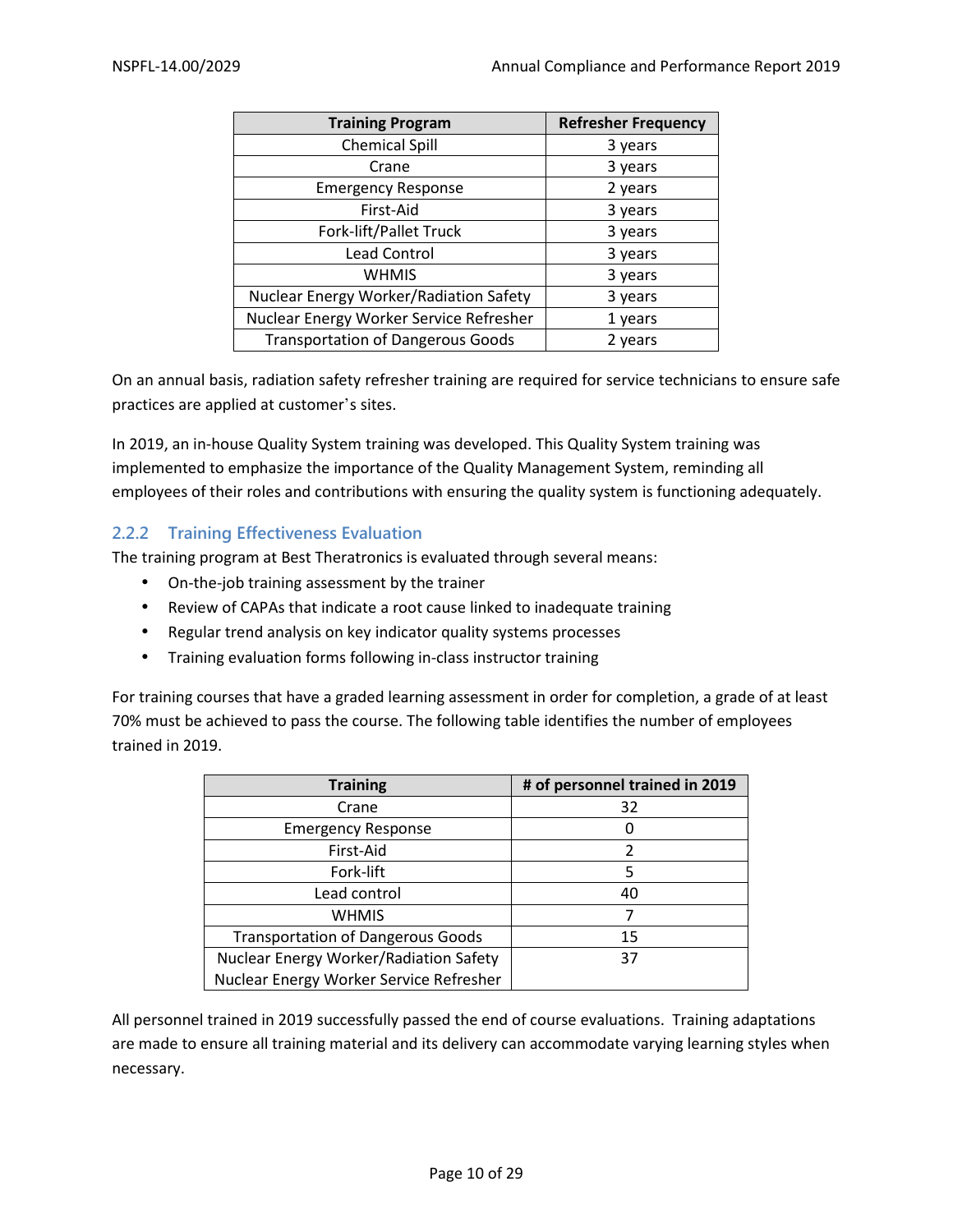## *2.2.2.1 Lead Control Update Training*

As part of Best Theratronics' action plan to ensure the health and safety risks from lead contamination of surfaces (work benches, tables, etc.) are minimized, a Question & Answer presentation on Lead Awareness was provided on August 14, 2019 to applicable employees.

#### *2.2.2.2 Radiation Safety Training*

During the reporting year, twenty-five employees successfully completed Nuclear Energy Worker radiation safety training. This grouping includes facility personnel who required initial NEW training and refresher training, in addition to Best Theratronics' service personnel, who complete radiation safety refresher training annually. In 2019, no radiation related incidences occurred where the root cause was determined to be due to lack of training.

In 2019, the in-house source loading was reviewed and formally included additional dry run source loading practice, using empty transport containers. Applying the As Low As Reasonably Achievable (ALARA) principles, this addition was implemented to ensure correct preplanning and enough confidence was gained by the workers for the task with the highest licensed activity risk at the Best Theratronics facility.

### **2.2.3 Sufficient Number of Qualified Workers**

Management Review Team discussions are conducted to ensure that there are an appropriate amount of qualified personnel to continue operations in a safe manner. Best Theratronics has security personnel on-site at all times. An emergency contact list is available and tested twice annually, ensuring upper management and appropriate response personnel are reachable. In 2019, the full-scale evacuation exercise provided confirmation to having an appropriate number of emergency response personnel in the emergency response management structure.

## **2.3 Operating Performance**

As an ISO 9001:2015 certified facility, Best Theratronics operating performance program integrates operating experience, adequacy of procedures, and the conduct of licensed activities.

Operating Experience is evaluated using a Corrective Action Preventative Action (CAPA) system which captures non-conformances and improvement opportunities discovered through audits. Reporting and trending of operational experiences are discussed at the annual MRT meeting and monthly Health & Safety meetings. Concerns regarding licensed activities are discussed within Radiation Safety & Security Committee meetings occurring monthly. Weekly meetings regarding shipping and receiving of radioactive material are conducted with members of the radioactive materials supply & production team, logistics, and customer service. Email notifications of daily updates are sent out to key members in order to keep all those involved informed and to track notifications sent to the CNSC.

Procedures are updated and implemented on a regular basis to align with revised regulations. Training on updated procedures takes the form of *Self-Study and Acknowledgement* where all training is overseen and coordinated by their training coordinators.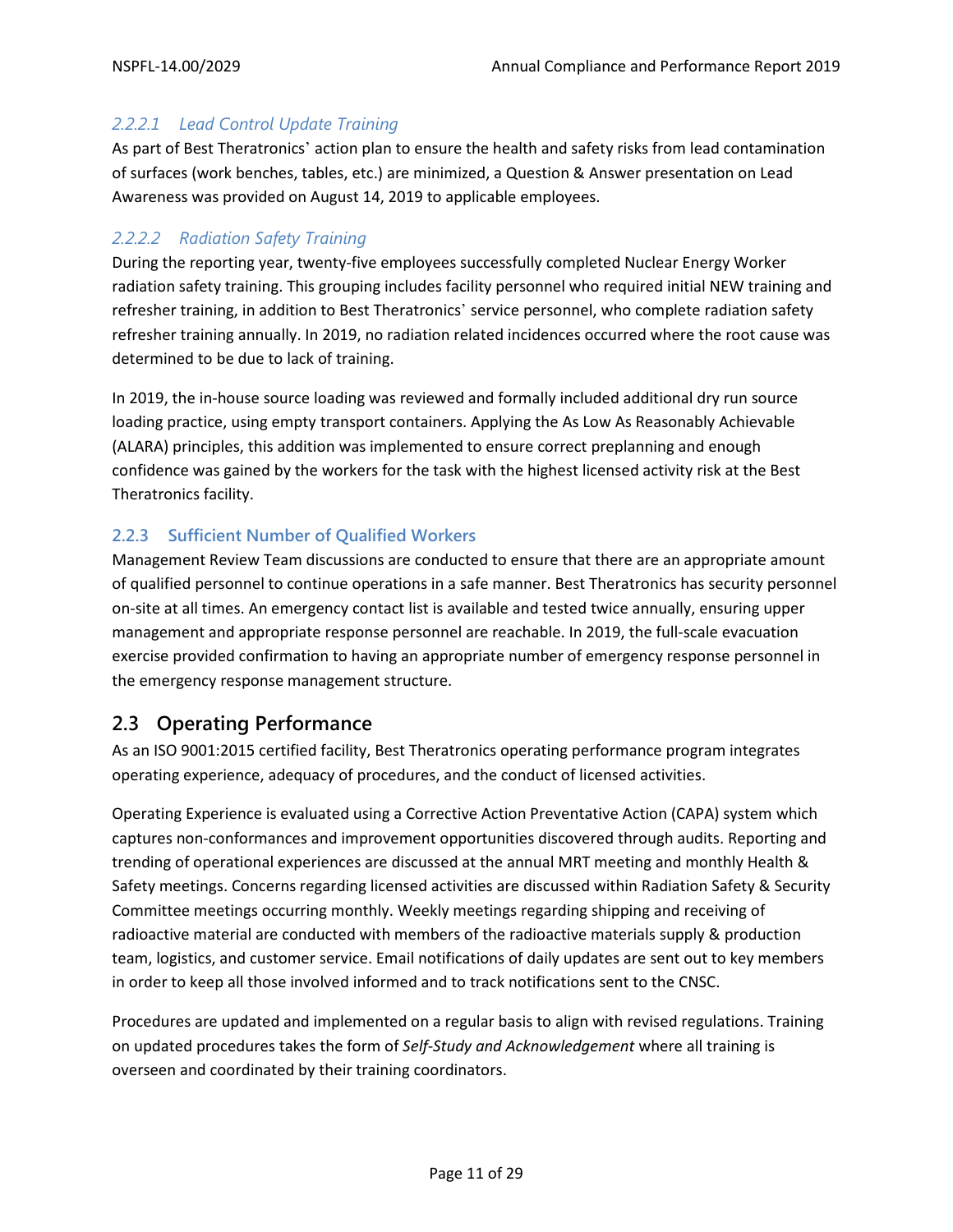#### **2.3.1 Licensed Activities Audits Overview**

The CNSC conducted one audit in 2019 focusing on the safety control areas of:

- Operating Performance
- Radiation Protection
- Conventional Health and Safety
- Waste Management
- Environmental Protection

All observations were addressed with the opening of CAPAs. The following table provides a summary of the audit observations and status as of December 2019.

| Inspection                | <b>Observations</b>       | <b>Status</b>                                    |
|---------------------------|---------------------------|--------------------------------------------------|
| Operating<br>$\bullet$    | <b>Action Notice</b><br>1 | Closed – Initiation of the action plan to reduce |
| Performance               |                           | the health and safety risks form lead            |
| Radiation<br>$\bullet$    |                           | contamination on surfaces was completed.         |
| Protection                |                           |                                                  |
| Conventional<br>$\bullet$ |                           |                                                  |
| Health and Safety         |                           |                                                  |
| Waste<br>$\bullet$        |                           |                                                  |
| Management                |                           |                                                  |
| Environmental             |                           |                                                  |
| Protection                |                           |                                                  |

#### **2.3.2 Reportable Events**

In 2019, two incidences were reported to the CNSC. Notifications to the CNSC were made and follow-up investigations were conducted when necessary.

- February 18, 2019 A fire alarm was activated due to an electrical short in the fire safety system by a water leak. Emergency fire personnel responded to the alarm and confirmed the false alarm. The electrical short was caused by water entering the building in an area that was to undergo roof repair at a later date.
- February 27, 2019 Best Theratronics voluntarily disclosed to the CNSC of a non-compliant Preshipment Notification to an incorrect importing authority. The correct importing authority was advised, Corrective Action issued, and procedure retraining was administered.

#### **2.3.1 Operational Limits**

The basis of obtaining the Class 1B License for the Best Theratronics facility was to manufacture and test cyclotrons for the medical and research industries. In 2019, Best Theratronics operated within the limits outlined in the Class 1B license.

#### *2.3.1.1 Class II Workload*

The R&D Class II prescribed equipment located in Cell 4 (T1000, S/N 4) was operated for a total 217 hours, where all hours were related to research. Operational information is provided in the table below.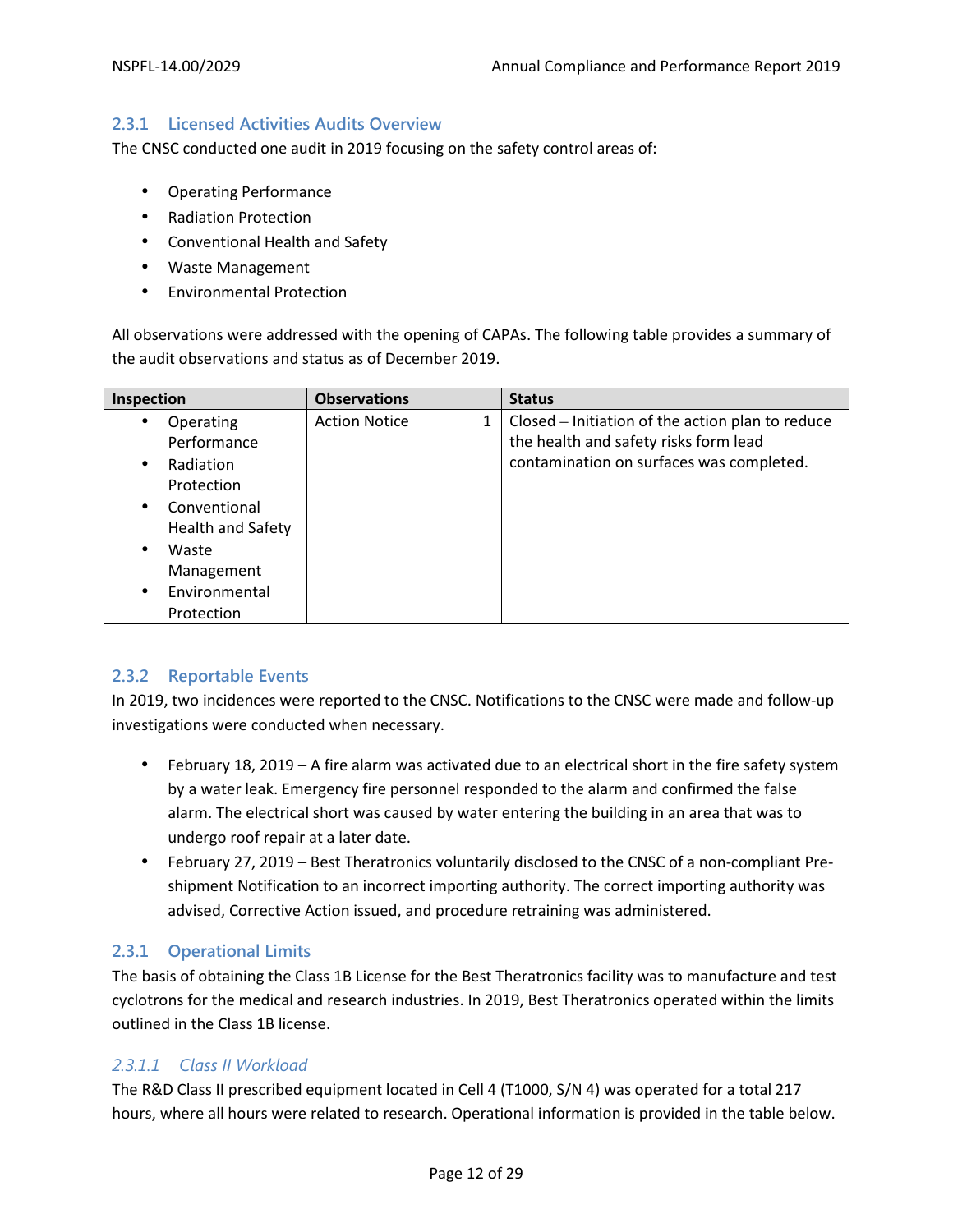| Source<br><b>Serial</b><br><b>Number</b> | <b>Source Type</b>  | <b>Beam On</b><br><b>Time</b><br>[hrs] | Output at 1m<br>[Gy/min] | Output date<br>reference | Output at<br>1 <sub>m</sub> used for<br>analysis<br>[Gy/min] | <b>Total work</b><br>load (Gy) |
|------------------------------------------|---------------------|----------------------------------------|--------------------------|--------------------------|--------------------------------------------------------------|--------------------------------|
| S-5984                                   | $Co-60$             | 214                                    | 0.76                     | January 3, 2019          |                                                              | 12840                          |
| $S-6431$                                 | $Co-60$             | 2                                      | 2.3                      | January 14, 2019         | 2.5                                                          | 300                            |
| $S-6033$                                 | $Co-60$             |                                        | 0.33                     | April 11, 2019           | 0.5                                                          | 30                             |
|                                          |                     |                                        |                          |                          |                                                              |                                |
|                                          | Beam on total [hrs] | 217                                    | Total work load [Gy]     |                          |                                                              | 13170                          |

### *2.3.1.2 Cyclotron Operations*

The operating limits stated in Best Theratronics License Conditions Handbook are related to cyclotron development and testing. No cyclotron testing beyond 1 MeV has occurred within the licensing period. Implemented procedures have limited in-house testing to 1 MeV, where no nuclear radiation is produced. In 2019, one cyclotron was operated. Operational information is provided in the table below.

| <b>Model</b> | <b>Serial</b><br><b>Number</b> | <b>Nominal beam</b><br>energy<br>[MeV] | <b>Operating/Test</b><br><b>Beam Energy</b><br>[MeV] | Max beam current at 1<br>MeV beam stop<br>$[\mu A]$ |
|--------------|--------------------------------|----------------------------------------|------------------------------------------------------|-----------------------------------------------------|
| <b>B15P</b>  | B15P01                         | 15                                     |                                                      | 440                                                 |

## **2.4 Safety Analysis**

Safety analysis reports are undertaken prior to design and implementation of changes to critical safety components, including devices, transport containers, and facilities. Safety analysis reports are reviewed by the management review team.

Overall workplace safety is monitored by two committees in order to maintain the safe and healthy occupational working environments. The Workplace Health & Safety Committee is responsible for monitoring operations and recommends improvements to management. Radiation-related safety concerns are discussed in meetings held by the Radiation Safety & Security Committee.

## **2.4.1 Facility Safety Improvements**

The facility is toured and inspected by two members of the Health & Safety Committee on a monthly basis. Health & Safety Committee observations and employee concerns were mainly related to the roof of the facility. The roof upgrade of the facility has been ongoing since 2018, with the aim for completion in 2020.

## **2.5 Physical Design**

A design change process for the control, management, evaluation, release, completion and implementation of changes to Best Theratronics drawings and documents is implemented. No physical design changes were completed in 2019.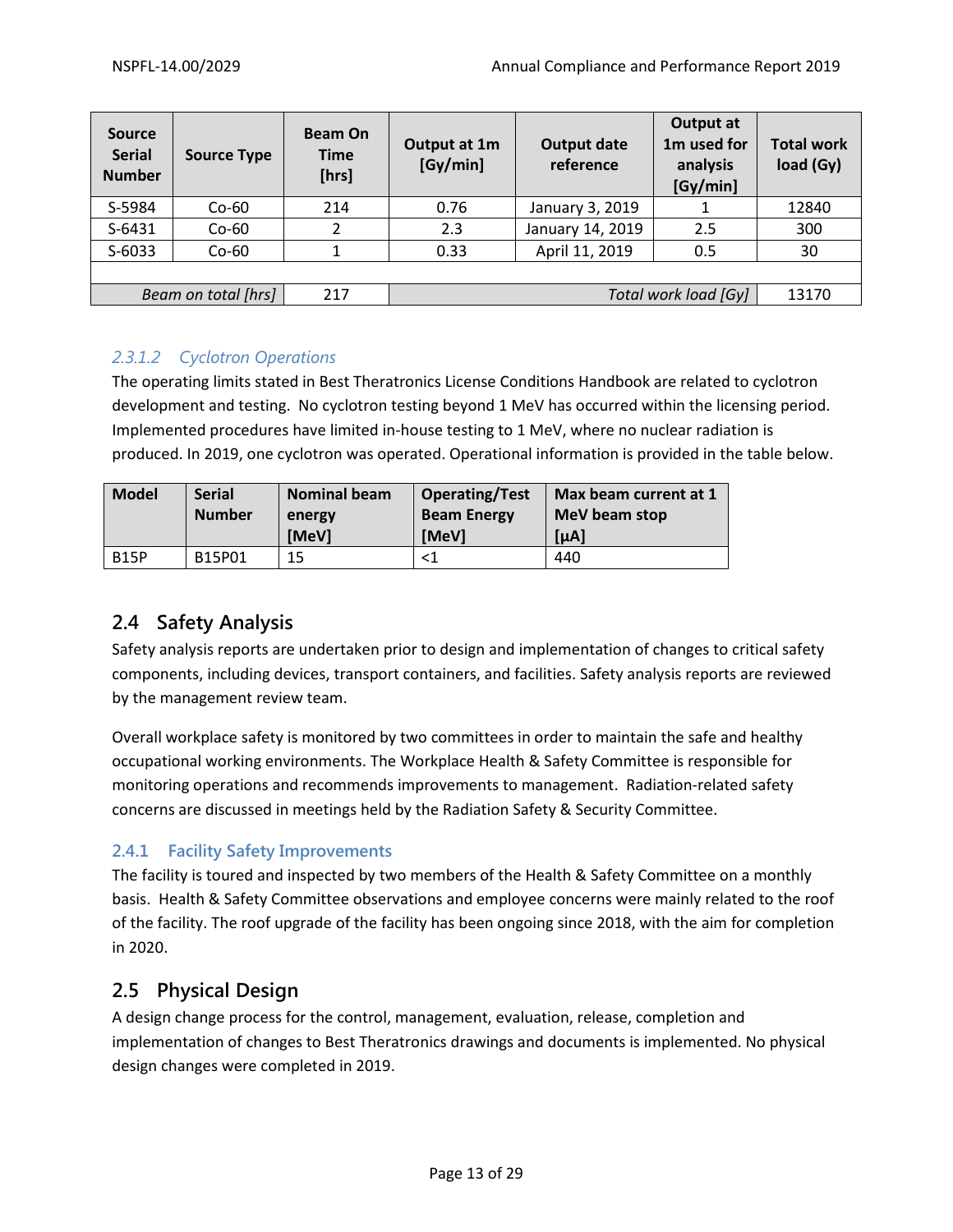## **2.6 Fitness for Service**

#### **2.6.1 Effectiveness of Maintenance and Testing Programs**

Best Theratronics maintains an inventory of radiation survey meters, radiation area monitors, and personal digital reading dosimeters. Monthly checks of these instruments are completed to ensure all radiation monitoring equipment are in good working condition and not past their calibration due dates. In 2019, all required equipment were maintained and made available in good working order. In the event that operational deficiencies were discovered, immediate repairs were completed to prevent potential health and safety issues.

Preventative maintenance on production equipment is performed at regularly scheduled intervals determined by the usage, operation history, and manufactures' recommendations where available. Maintenance schedules are maintained for each piece of equipment and are reviewed quarterly for completeness. In 2019, there were no issues related to the operation of any of the manufacturing equipment.

Best Theratronics assess its facility on an on-going basis through monthly Health & Safety audits, general review of the facility and as concerns are presented from employees. Due to employee concerns raised about the state of the facility's leaking roof, roof replacement initiated in 2018 and will continue into 2020. No other modifications to the facility were made in 2019.

#### **2.6.2 Effectiveness of Aging Management Strategies**

Best Theratronics Facilities & Maintenance team assesses the requirement for upgrades to existing machinery and improvements required around the facility. A representative from the Facilities & Maintenance team is a member of the Health & Safety Committee and is actively involved in aging management discussions, providing first hand information to management.

## **2.7 Radiation Protection**

#### **2.7.1 ALARA Principle Application**

Adherence to the application of the *As Low As Reasonably Achievable* (ALARA) principle within Best Theratronics is supported by the main tenants of training, monitoring employee radiation exposure, and planning for special work. Initial Nuclear Energy Worker (NEW) training is provided and a refresher course is mandatory every 3 years to maintain the NEW status and radiological awareness. NEWs are designated based on their work tasks, required controlled area access, and the likelihood of receiving a higher dose than the public annual effective dose limit of 1 mSv. Personal doses of NEWs are monitored, on either monthly or quarterly basis, with the use of personal dosimeters alongside recorded doses from electronic personal dosimeters (EPDs). In addition, area monitors are installed throughout the facility to alarm if radiation fields exceed normal levels. A special work permit system, requiring authorization by the RSO, is implemented. This system identifies any special work that falls outside of normal, routine work to ensure it is properly planned to minimize unnecessary radiation exposures. Radiation protection assessments, consisting of monitoring for contamination and radiation surveys, are completed monthly to ensure ALARA doses in both controlled and accessible areas.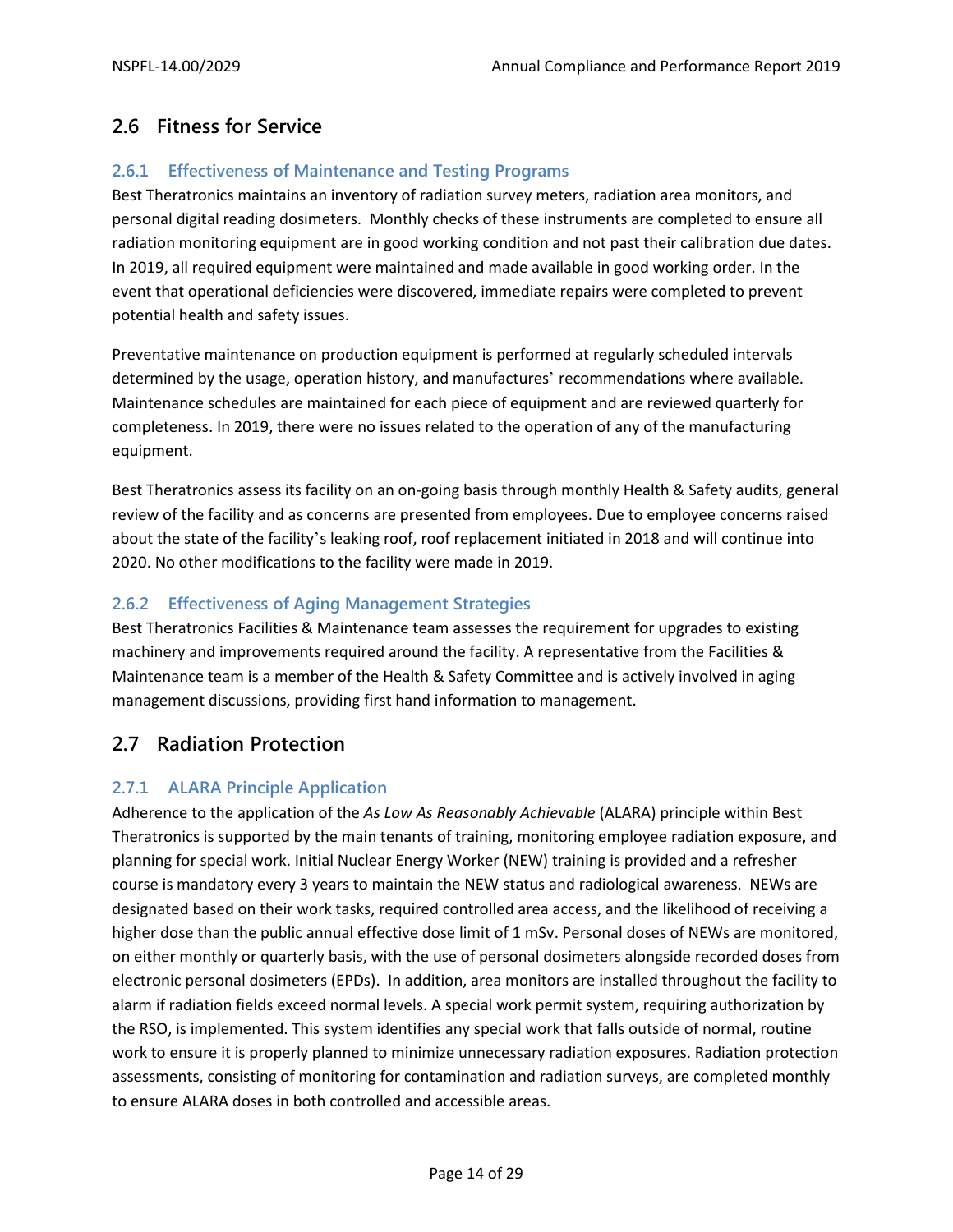The Radiation Safety & Security Committee (RSSC) meets regularly to review radiation-related safety matters at Best Theratronics. In 2018, security personnel involvement within committee meeting discussions was initiated and the original name, Radiation Safety Committee (RSC), was changed to include Security. On a monthly basis, the now called Radiation Safety & Security Committee (RSSC) meet to discuss concerns and identify improvements to the overall safety and security culture at Best Theratronics. In 2019 monthly meetings were held to ensure effective communication of radiationrelated work and security concerns.

#### **2.7.2 Radiation Protection Program Performance**

Following an audit on the Radiation Protection Program in 2016, administrative levels of effective and equivalent doses were decreased to provide a better indication of the application of the program. In addition, in-house wipe test and surface contamination trigger levels were reduced. These levels were decreased to better reflect current operations. In 2019, there were no incidents where radiation exposure action levels were exceeded.

No other radiation related events occurred in 2019. The radiation protection training program has proven to be adequate.

#### **2.7.3 Radiation Protection Program Improvements**

Annually, an internal audit of the radiation protection program is conducted. The internal audit for 2019 revealed minor administrative updates were required (OFI#200201) in order to reflect current operations and procedure clarification. These will be implemented in 2020. Other improvements to the radiation protection program include:

- In-house training improvements completed on an on-going basis in order to consider different learning methods and understanding
- Encouraging open communication between concerned employees, their supervisors, and the radiation safety team to assist with identifying gaps in training related to radioactive licensed activity tasks
- Additional dose monitoring badges and personal alarming dosimeters are provided to workers conducting infrequent radiation related work, allowing for specific task dose information to be made available for future reference
- Movement of transport containers to minimize radiation fields in uncontrolled areas surrounding controlled areas

Future improvements to the radiation protection program include:

- Review of the Nuclear Energy Worker training to incorporate more of a hands-on-learning component by 2021
- Discussion of industry operational experience within the Radiation Safety and Security Meeting

#### **2.7.4 Dose Monitoring Data**

All individuals requiring access to controlled areas where radioactive material is stored, in addition to completing work where they may exceed the public annual dose limit of 1 mSv, are classified as a NEW.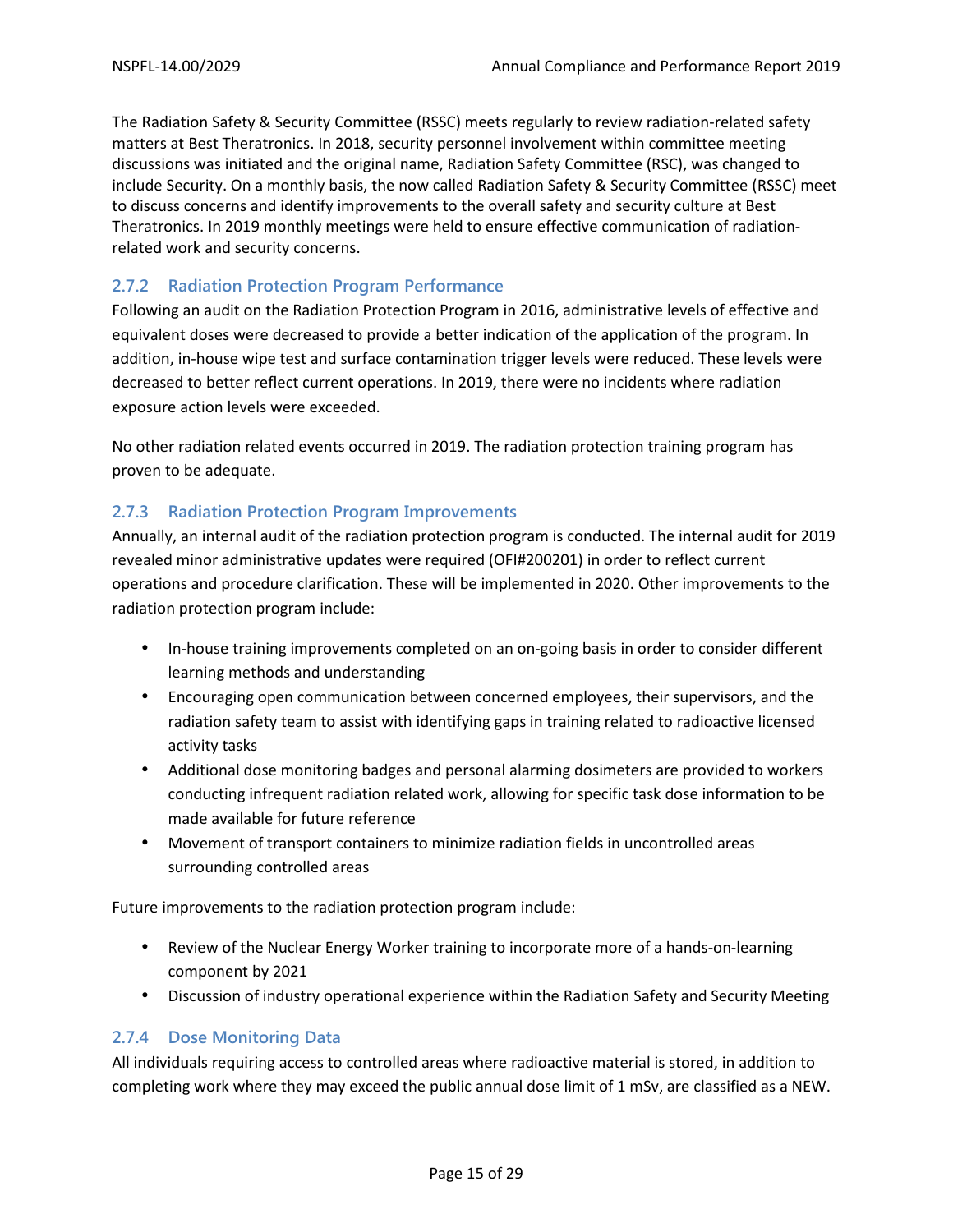Only NEWs are allowed in such areas and are monitored with the use of personal dosimeters as part of the Radiation Protection Program. Doses are monitored for two groups of NEWs at Best Theratronics:

1) Device Manufacturing and Class II Research and Development Employees (Building Personnel) 2) Class II Servicing Employees

Group 1 employees are reported under the Class 1B License. Class II Servicing Employee doses are reported with the respective Class II Servicing Licenses *(14127-3-28/14127-8-24).* On rare occasions, qualified Class II Servicing employees participate in Class 1B licensed activities. All NEW doses associated with Class 1B work is reported in this section as Class 1B NEWs.

Extremity monitoring is implemented for NEWs who requires working with their hands in close proximity to radioactive material. Workers are required to wear two extremity TLDs, one on each hand. The distribution of occupationally obtained doses is listed in the following table for both effective and extremity doses.

| <b>Total</b><br><b>Work Group</b><br><b>Monitored</b> |        | Dose Range (mSv)                                                     |               |            |             |             |        |
|-------------------------------------------------------|--------|----------------------------------------------------------------------|---------------|------------|-------------|-------------|--------|
| <b>Effective Dose</b>                                 |        | < 0.01                                                               | $0.01 - 1.00$ | 1.01-5.00  | 5.01-10.00  | 10.01-20.00 | >20.01 |
| Class 1B NEWs                                         | 68     | 40                                                                   | 28            |            |             |             |        |
| <b>Class II Servicing</b><br>13                       |        | Reported in Class II servicing licenses ACRs (14127-3-28/14127-8-24) |               |            |             |             |        |
| <b>Extremity (Maximum between</b><br>hands)           | < 0.01 | $0.01 - 1.00$                                                        | 1.01-5.00     | 5.01-10.00 | 10.01-20.00 | >20.01      |        |
| Class 1B NEWs                                         | 19     | 16                                                                   |               |            |             |             |        |
| <b>Class II Servicing</b><br>11                       |        | Reported in Class II servicing licenses ACRs (14127-3-28/14127-8-24) |               |            |             |             |        |

Based on the dose distribution, Best Theratronics operates with occupational doses below the maximum allowable NEW effective dose of 50 mSv in one dosimetry year and 500 mSv per year for extremities. The following table provides the dose data for 2018:

| 2019 Class 1B NEWS                | Effective | Extremity |
|-----------------------------------|-----------|-----------|
| Total workers monitored           | 68        | 19        |
| Collective dose (mSv)             | 2.41      | 4.26      |
| Average dose, with zeros (mSv)    | 0.04      | 0.22      |
| Average dose, measured only (mSv) | 0.09      | 1.42      |
| Maximum dose received (mSv)       | 1.00      | 2.51      |

The following table provides Class 1B NEW dose data from 2015 – 2019.

#### *Class 1B NEW Effective Doses*

|                                | 2015 | 2016 | 2017 | 2018 | 2019 | Regulatory<br>Limit                   |
|--------------------------------|------|------|------|------|------|---------------------------------------|
| Total workers monitored        | 62   | 60   | 68   | 68   | 68   | $\hspace{0.05cm}$ – $\hspace{0.05cm}$ |
| Average dose, with zeros (mSv) | 0.01 | 0.03 | 0.02 | 0.16 | 0.04 | $- -$                                 |
| Maximum dose received (mSv)    | 0.20 | 0.98 | 0.47 | 8.65 | 1.00 | $50$ mSv                              |

#### *Class 1B NEW Extremity Doses*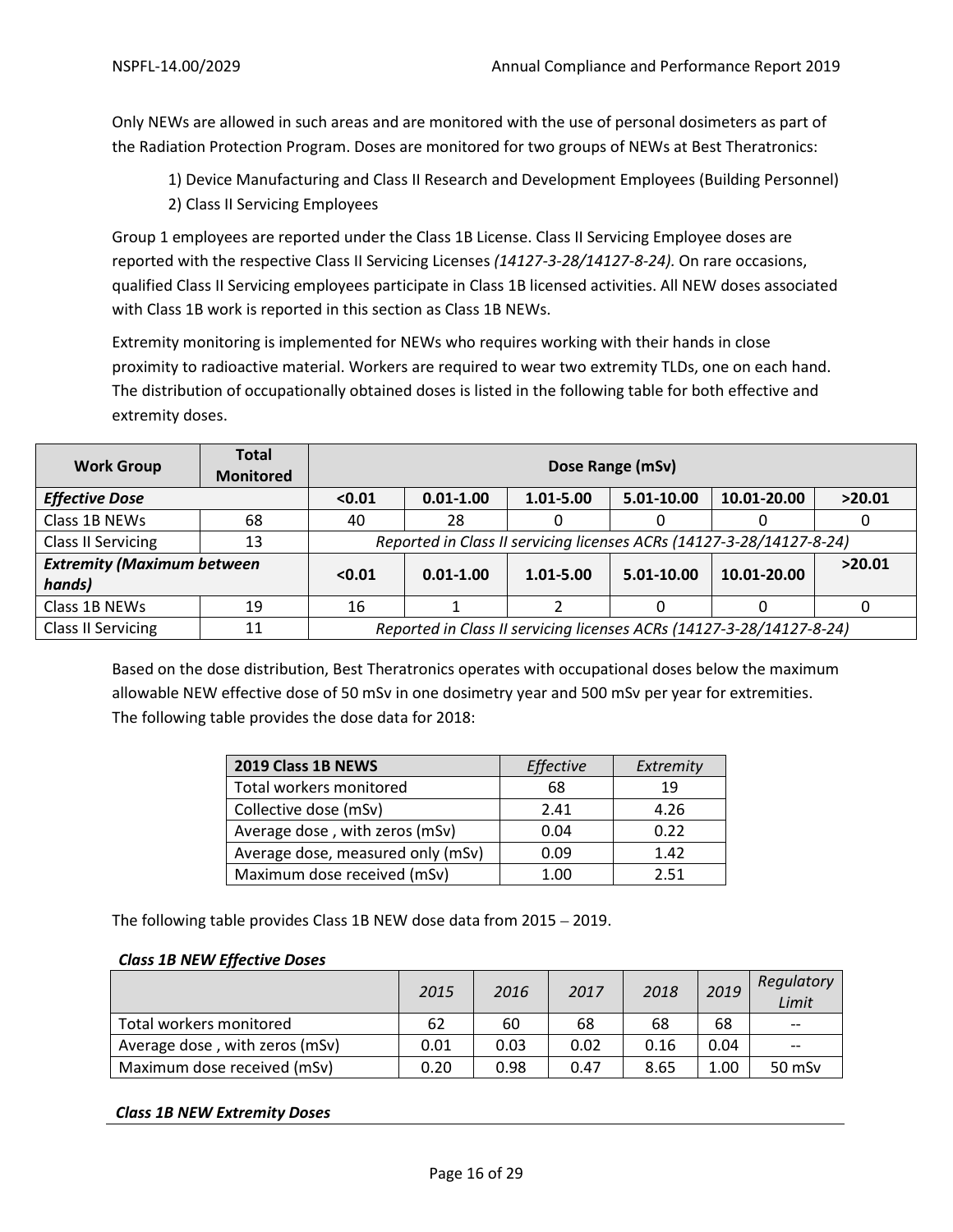|                                | 2015 | 2016 | 2017 | 2018  | 2019 | Regulatory<br>Limit |
|--------------------------------|------|------|------|-------|------|---------------------|
| Total workers monitored        | 16   | 17   | 16   | 18    | 19   | $- -$               |
| Average dose, with zeros (mSv) | 0.00 | 0.09 | 0.07 | 1.41  | 0.22 | $- -$               |
| Maximum dose received (mSv)    | 0.00 | 1.10 | 0.50 | 13.51 | 2.51 | 500 mSv             |

The number of NEWs monitored over the past five years have remained consistent. The average effective dose over this period, with the exception of 2018, increased. The maximum effective doses receive have fluctuated between 0.2 - 1.00 mSv. For extremity doses, the same increase and maximum value in 2018 appears. This single incident resulted in an effective dose and an extremity dose action level exceedence for two personnel conducting Class IB licensed tasks. Aside from the 2018 incident, the general trends are due to the increase in production at Best Theratronics requiring radiation related work. Maximum doses received conducting Class IB licenced activities at Best Theratronics over the past five years account for 17 % and 3% of the regulatory limits, for effective dose and extremity dose respectively.

Doses reported in previous ACRs, between 2014 and 2016, presented dose data which included service technicians, monitored under a separate Best Theratronics Class II servicing license. Company-wide dose information is provided for reference in Appendix A.

#### **2.7.5 ALARA Action Level Reportable Incident**

There were no ALARA Action Level exceedences in 2019.

#### **2.7.6 Routine Radiation Protection Assessments**

Best Theratronics conducts monthly checks in areas of the facility likely to show signs of radiological contamination or increased radiation fields for both controlled and uncontrolled areas. Internal monitoring limits for radiation fields are 1 mR/h for controlled areas and 0.1 mR/h in uncontrolled areas. All monthly facility surveys were found to be within these limits throughout the monitoring period. No abnormal readings were found in 2019.

Areas within the facility where radioactive material is stored or transported are checked for signs of contamination on a monthly basis. Contamination checks are also performed on an as-needed basis; from incoming radioactive shipments to movement of depleted uranium inventory around the facility. All facility contamination checks were within acceptable limits and no incidences were found where radioactive contamination was of concern. No contamination events occurred in 2019.

When radioactive shipments are received at Best Theratronics, the radiation field is measured to ensure the packages are within the Transport of Dangerous Good Regulations. Additionally, all receipts that contain radioactive sources are wiped for surface contamination to ensure contamination events are isolated prior to unloading. No incidences where transport package radiation surveys exceeded regulatory limits were observed or package surface contamination were detected in 2019.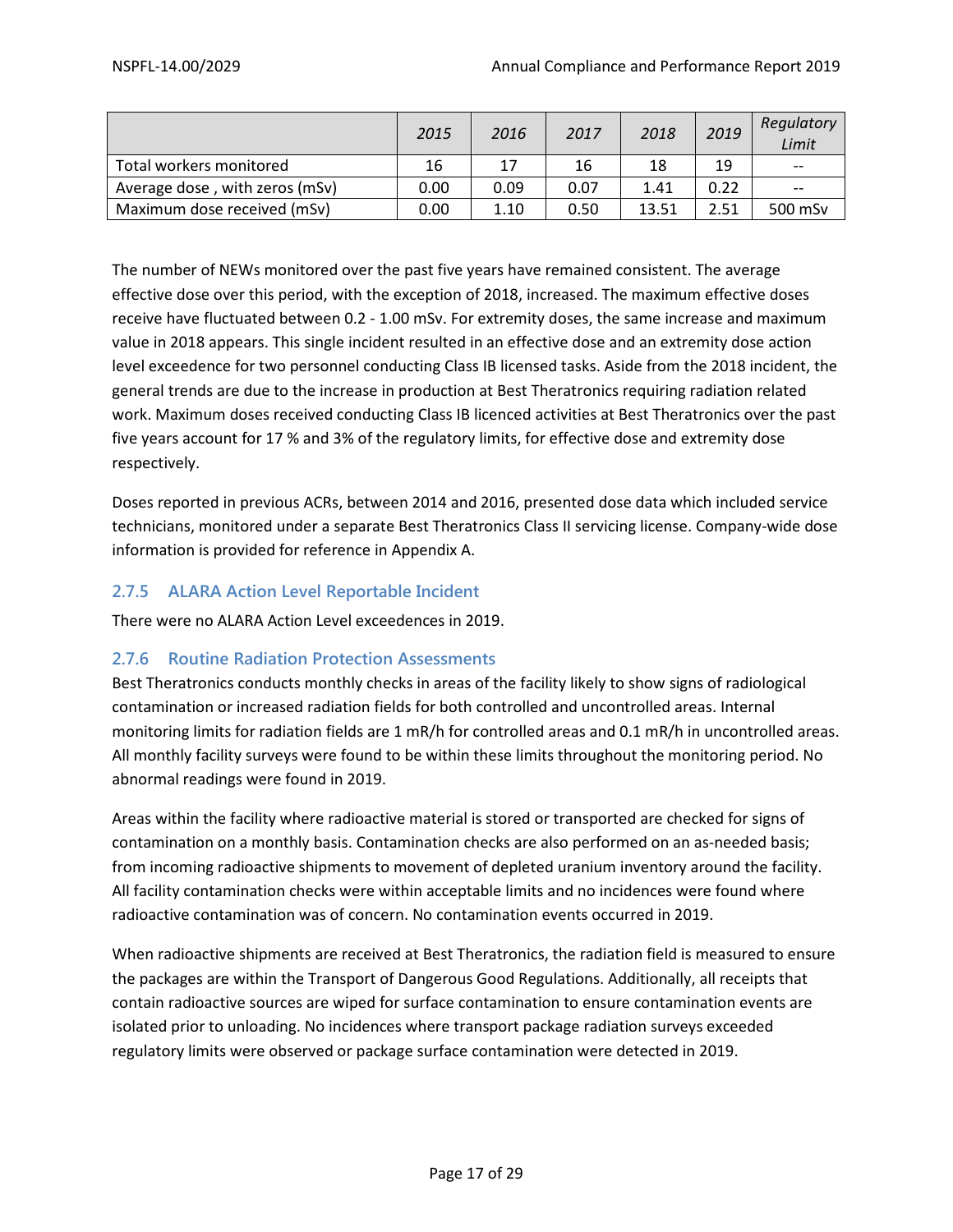## **2.8 Conventional Health & Safety**

Best Theratronics Health and Safety Program is centered around prevention, first aid, investigations, hazardous substance awareness, an employee's right to refuse dangerous work acknowledgement, and workplace inspections.

#### **2.8.1 Conventional Health & Safety Program Effectiveness**

The CNSC conducted in April 2019, resulted in an action notice requiring Best Theratronics to provide an action plan to ensure the health and safety risks from lead contamination of surfaces are minimized. Best Theratronics began the lead control program improvement initiative in December of 2017. As a result of the CNSC observation, Best Theratronics has implemented periodic in-house lead contamination monitoring, resurfacing work bench tops, and replacing seating within lead work areas to be made of wipeable material.

#### **2.8.2 Conventional Health & Safety Committee**

The Health & Safety Committee members are responsible for reviewing reports on the investigations of occupational injuries, hazardous occurrences and near misses. The Best Theratronics Health and Safety Committee met on 10 occasions during 2019. Health and safety audits of the facility were also conducted monthly with all findings actioned and recorded in the meeting minutes. At the end of 2019, there were 5 action items left open to be completed in 2020.

#### *2.8.2.1 Conventional Health & Safety Program Improvements*

As a result of workplace observations and concerns discussed within the Health & Safety Committee meetings, the following areas of improvement were actioned on in 2019:

- Chemical spill response
- Continuation of roof replacement of the facility
- Lead control program
- Increased salting of walkways and parking lot
- Hazardous waste storage process
- Ensuring emergency exits are cleared
- Lead pouring ergonomics
- Safety needs communication
- Saftey glass hygiene
- Tripping hazards
- Forklift safety

#### *2.8.2.2 Health & Safety Occurrences*

In 2019, Best Theratronics documented a total of 8 medical reports, 1 of which required outside medical attention. These incidents caused cuts or scrapes, pinches, heat burn, slips on ice and strains. The following graph shows a breakdown of the health and safety reports, including lost time incidences.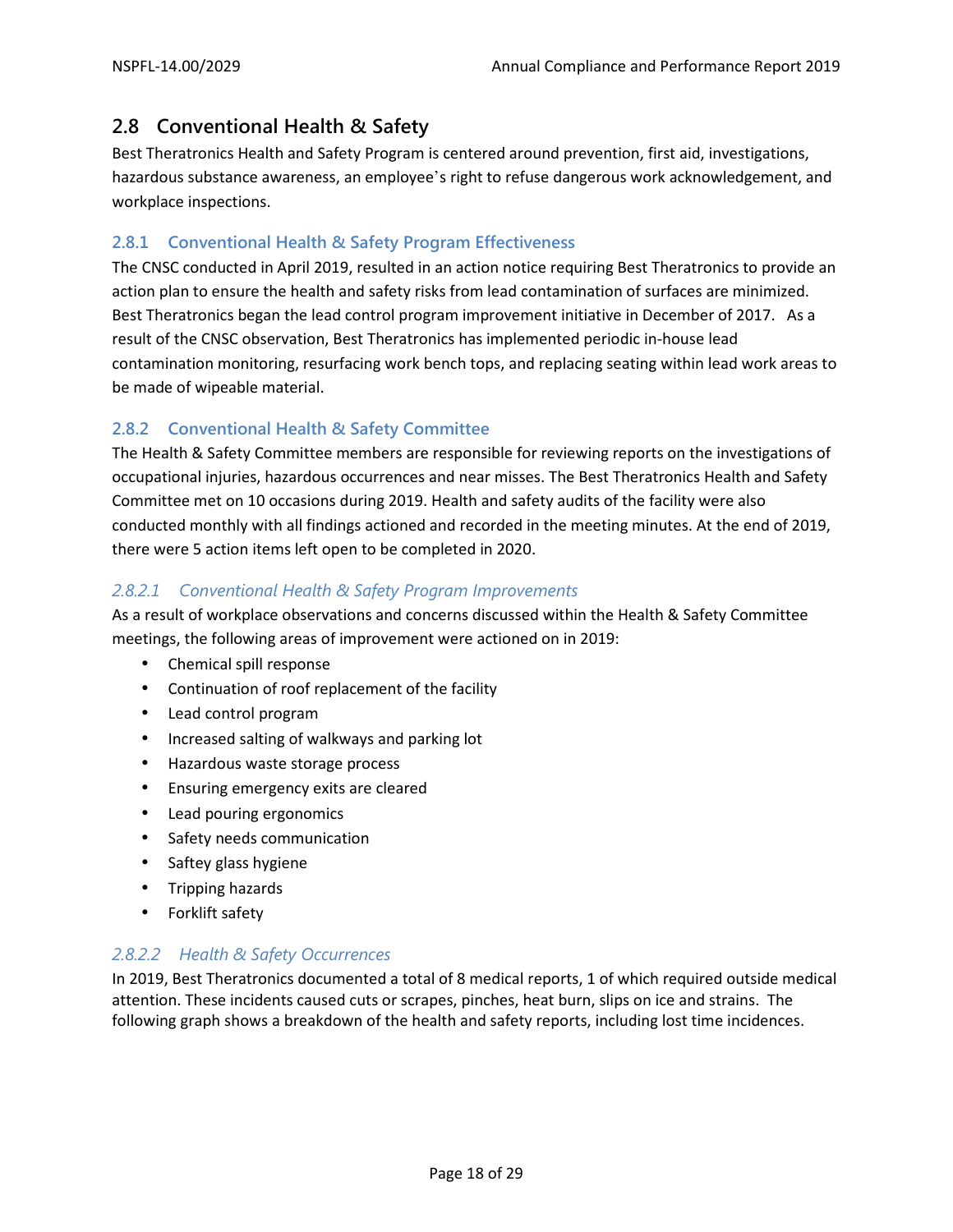

In all instances, medical reports were reviewed and corrective actions were introduced if appropriate. Workplace injuries and lost time incidences are reviewed on a monthly basis by the Health and Safety Committee to ensure effort is put forth to prevent future occurrences. There were two incidences in 2019 where workers sought medical treatment, for workplace-related injuries, resulting in Lost Time: medical reports were reviewed and corrective actions were introduced if appropriate<br>ies and lost time incidences are reviewed on a monthly basis by the Health and Safet<sub>)</sub><br>nsure effort is put forth to prevent future occurr

June 17, 2019 – Worker strained back when physically moving wooden ramps to loading dock.<br>July 17, 2019 – Worker cut hand while working on product that was not deburred.<br>Lost time frequency and severity rate are provided i

July 17, 2019 – Worker cut hand while working on product that was not deburred.

Lost time frequency and severity rate are provided in Appendix B for reference between 2015-2019.

#### **2.9 Environmental Protection**

#### **2.9.1 Effluent Monitoring**

An emissions analysis was completed in 2013 in support of an Environmental Compliance Approval (Air)<br>application. This analysis assumed all significant emission sources were operating simultaneously at<br>their individual max application. This analysis assumed all significant emission sources were operating simultaneously at their individual maximum rates of production. The results indicated that manufacturing operation their individual maximum rates of production. The results indicated that manufacturing operation<br>emission concentrations are below regulatory limits, demonstrating Best Theratronics' compliance with O. Reg. 419/05: Air Pollution – Local Air Quality.

Best Theratronics manufacturing operations do not produce airborne or liquid radiological releases to O. Reg. 419/05: Air Pollution – Local Air Quality.<br>Best Theratronics manufacturing operations do not produce airborne or liquid radiological releases to<br>the environment as on-site sources are double encapsulated by a third used in Best Theratronics manufactured medical devices is contained within a welded stainless steel encapsulation. The loaded transport container or loaded self-shielded irradiators are stored within a radiation designated area within the facility. All radioactive material are double encapsulated sealed . The radioactive materia<br>a welded stainless steel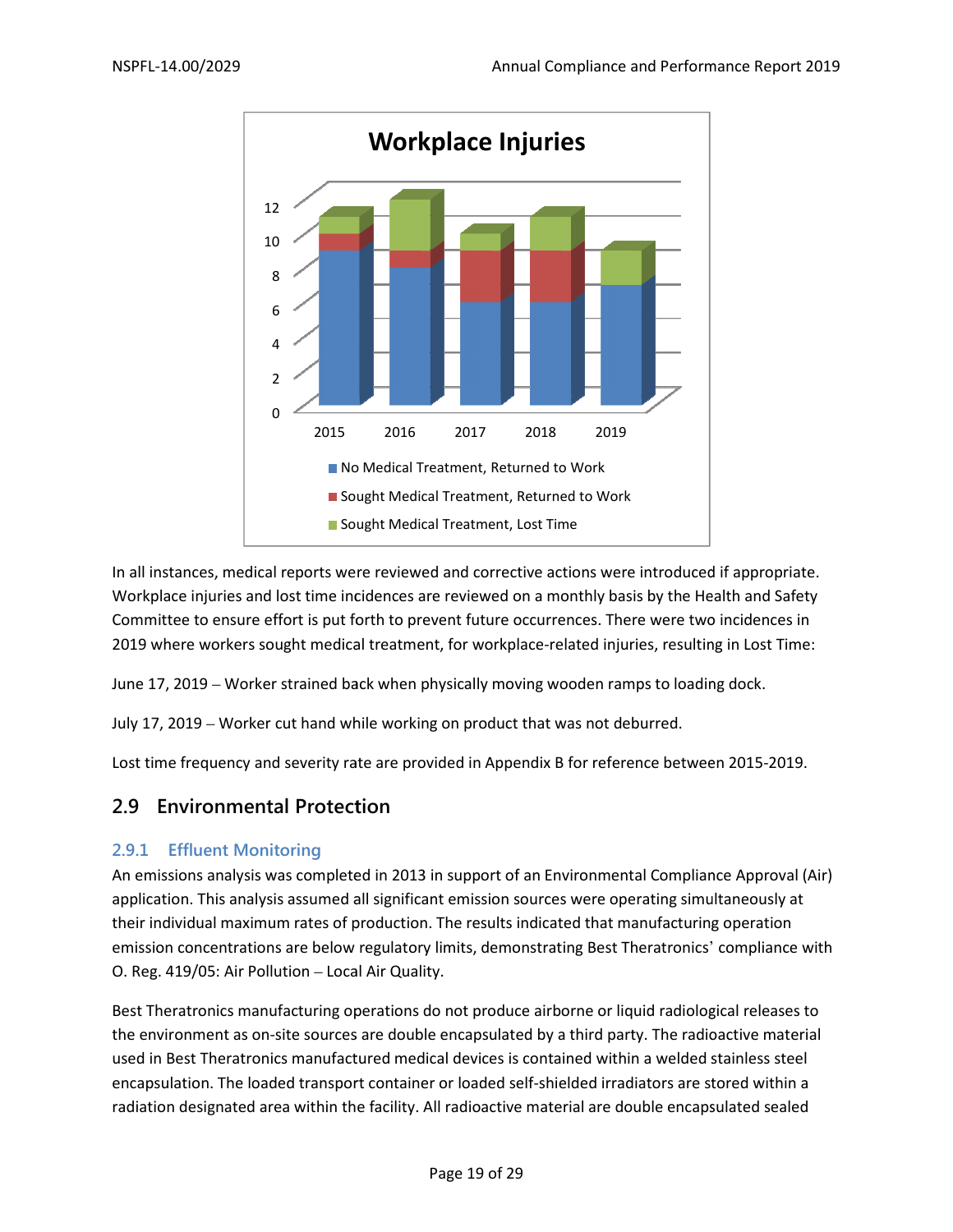sources or depleted uranium, therefore there are no releases into the environment and do not pose as an exposure hazard to the public.

All aspects of Best Theratronics' operations that may have an impact on the environment are identified, evaluated, recorded and reviewed periodically.

There were no environmental release exceeding regulatory limits or action levels in 2019.

#### **2.9.2 Environmental Protection Program Performance**

A Phase I and II Environmental Site Assessment (ESA) was carried out in 2019 to research the past and current use of the Best Theratronics site and adjacent properties in order to identify any environmental concerns with the potential to have impacted the subject property. Boreholes were placed on the property where soil (boreholes) and ground water samples were obtained. No concerns were identified in the resulting report.

#### **2.10 Emergency Management and Fire Protection**

As a manufacturing facility for medical devices, where radioactive sources are stored on site, fire and radiological emergency programs are required to ensure the safety of Best Theratronics.

#### **2.10.1 Emergency Preparedness**

Aspects of Best Theratronics' Emergency Response Program are tested periodically as indicated below:

| <b>Emergency Test/Drill</b>                        | <b>Minimum Testing Frequency</b> |
|----------------------------------------------------|----------------------------------|
| <b>Emergency Personnel Call List</b>               | Semi-Annually                    |
| Fire Evacuation Alarm and Drill                    | Annually                         |
| <b>Fire Alarms</b>                                 | Annually                         |
| <b>Radiation Alarms</b>                            | Monthly, Quarterly (Klaxon)      |
| <b>Emergency Power</b>                             | Monthly                          |
| Full scale evacuation exercise                     | Once every five years            |
| First aid casualty (as part of First Aid training) | Every three years                |
| <b>Chemical Spill</b>                              | Periodically                     |
| Communication test for equipment and               | Periodically (everyday use)      |
| effectiveness                                      |                                  |

A full scale evacuation exercise was conducted on April 23, 2019. This exercise included the participation of Best Theratronics employees, Ottawa Fire, Paramedic, and Police services. CNSC representatives attended to observe.

In preparation for, and a result of, the exercise emergency response teams were invited to the Best Theratronics facility for familiarization tours. During these tours, discussions were held between the Emergency Response Committee and the emergency personnel on improvements to Best Theratronics' procedures.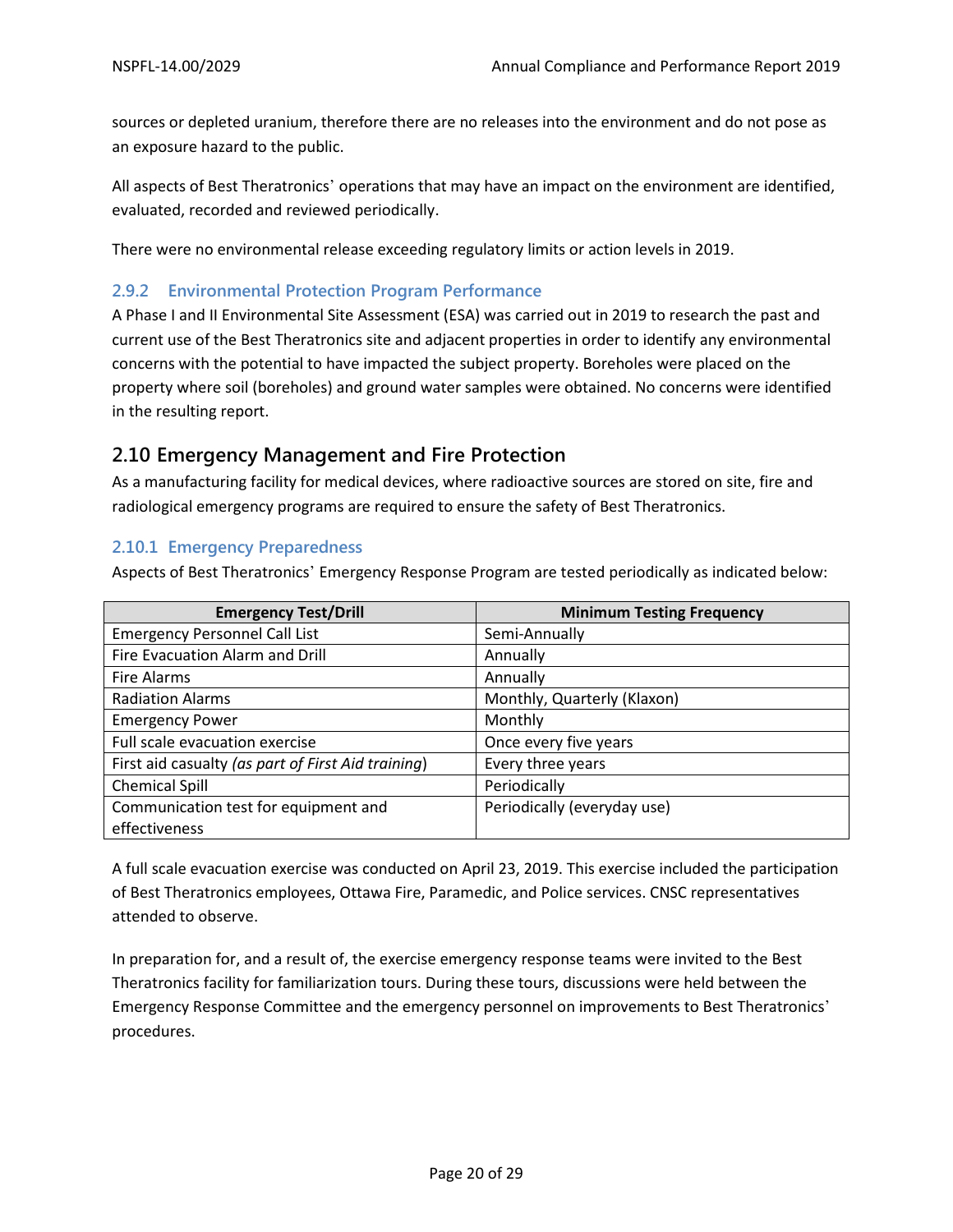#### **2.10.2 Program Effectiveness**

The Emergency Response Committee (ERC) meets at least once a year to oversee emergency response planning at Best Theratronics Ltd. The last meeting took place on August 8, 2019 to review observations from the full scale evacuation exercise in April 2019. The following action items were discussed:

- 1) Emergency response procedural updates review methods of incoporating an attendance system for building evacuations
- 2) Improvements to emergency response training five training opportunities were found to increase safety awareness
- 3) Hosting facility tours for emergency responders invite and rotate through emergency response personnel on a two year frequency, if scheduling permits
- 4) Emergency preparedness resource inventory introduce reference resources to communicate emergency procedures for all personnel on the premises
- 5) Results of a voluntary survey following the exercise

A total of 30 surveys were completed for the voluntary survey following the full scale evacuation exercise. Comments provided in the survey responses revealed gaps between procedure and practice in a high stress emergency situation. Review of procedures and additional training will be administered to ensure Best Theratronics is adequately prepared to respond in an emergency situation.

#### **2.10.3 Fire Protection Program Performance**

Best Theratronics has implemented various measures to improve fire safety at the workplace. Elements of the fire protection program at Best Theratronics include:

- a hot work program
- developed combustibles policy
- refresher training of flammables and combustible liquids
- fire warden training
- training on the correct use of electrical cords

Routine checks of all fire protection related equipment are conducted, at a frequency listed below, to ensure functionality when required.

| Equipment                 | <b>Testing Frequency</b> |
|---------------------------|--------------------------|
| Fire Alarm System         | Monthly                  |
| <b>Emergency Lighting</b> | Monthly                  |
| Fire Extinguishers        | Monthly                  |
| Sprinklers                | Quarterly                |

#### **2.10.4 Fire Protection Program Effectiveness**

In 2019, the fire protection program effectiveness was assessed during the full scale evacuation on April 23, 2019.

A false fire alarm on February 18, 2019 provided another assessment opportunity for fire response preparedness at Best Theratronics. As a result, all Security Guards were retrained on their expected actions and responsibilities during all types of emergencies.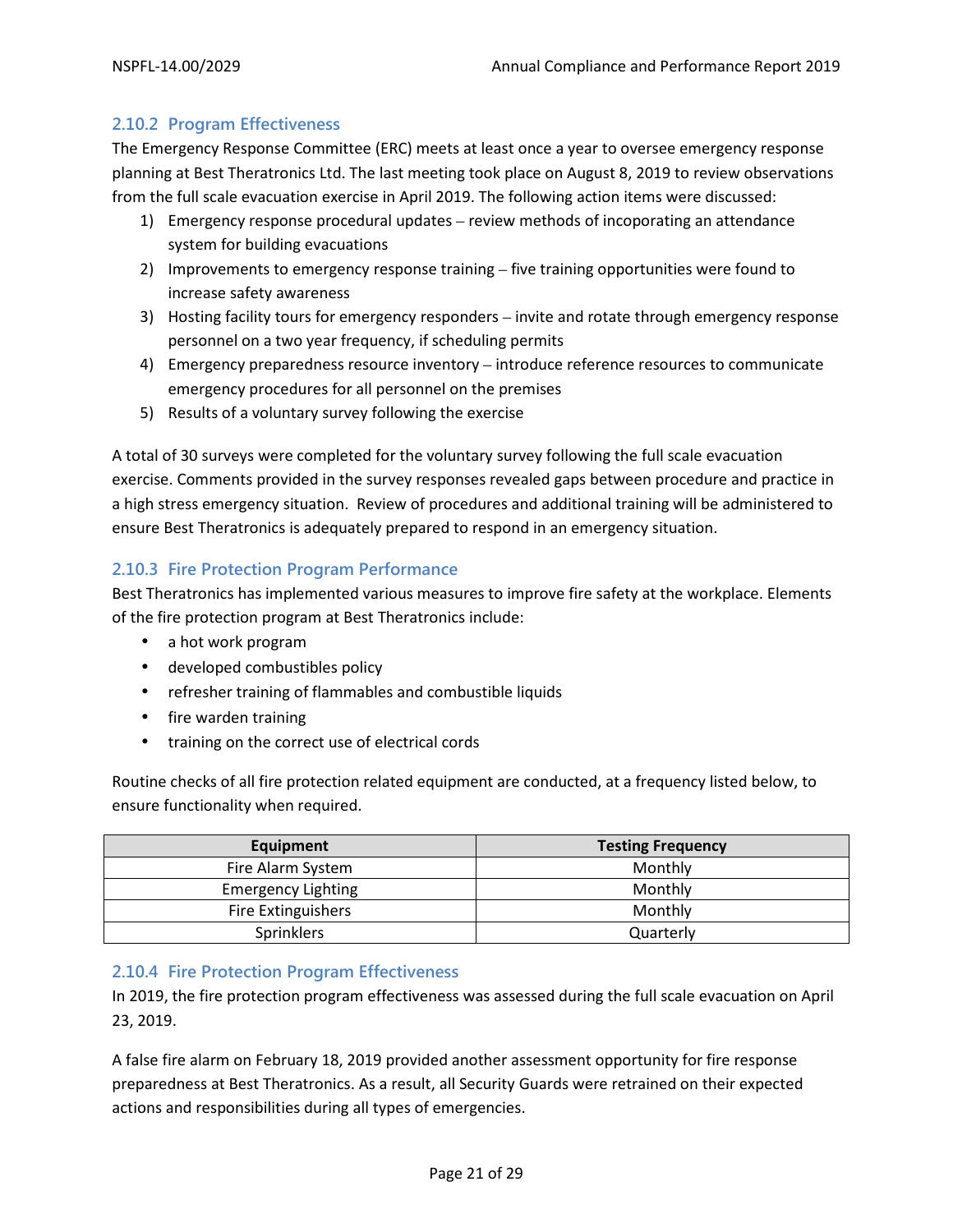## **2.11 Waste Management**

To reduce the impact on the environment, Best Theratronics has established a waste management program to promote the safe handling and disposal of waste generated from its operations.

#### **2.11.1 Non-Radioactive Hazardous Materials**

The landfill waste stream of 38.2 MT in 2019 held steady with the values from 2018 (39.5MT). This finding is attributed to the construction project in the Engineering offices after a flood had occurred.

Overall diverted material is largely the result of recycled scrap metal. The 21.74MT increase from 2018 is likely due to a combination of increase in the External beam therapy system production, production of the new Raycell MK1 and the fabrication of parts for the Cyclotrons.

The recycling of paper, cardboard, and shredded paper has not shown a reduction. The remaining 6.5 tons consists mostly of other recoverable materials (5.6 MT) and cans/plastics containers (0.7 MT).

| <b>Waste Stream</b>                             | 2015  | 2016 | 2017 | 2018  | 2019  |
|-------------------------------------------------|-------|------|------|-------|-------|
| Waste to Landfill                               | 44    | 34   | 21.6 | 39.5  | 38.22 |
| Recycled Paper, Cardboard<br>and Shredded Paper | 24    | 20   | 20   | 20    | 20    |
| Recycled Glass, Aluminum<br>Cans & Plastics     | 0.9   | 0.7  | 0.7  | 0.7   | 0.7   |
| <b>Recycled Metal</b>                           | 55    | 39   | 7.7  | 12.13 | 33.8  |
| <b>Other Recovered Material</b>                 | 5.6   | 5.6  | 5.6  | 5.6   | 5.63  |
| Totals                                          | 129.5 | 99.3 | 55.6 | 77.93 | 98.39 |
| <b>Diversion Rate</b>                           | 66%   | 66%  | 61%  | 49%   | 61%   |

The following recommendations are keyed to the largest components of the landfill waste stream:

- Continue to search out options to divert wood waste from landfill.
- Implement a program to collect food waste and paper towels from and send them to a composting facility rather than landfill. Collectively, food waste and paper towels account for about 13 MT annually.
- Review the materials entering the 20  $yd^3$  construction waste bin and assess if any of these materials can be diverted from landfill.
- Continue to support and strengthen the use of existing recycling programs through communications and review of bin placement to optimize employee participation.

Best Theratronics' hazardous waste management program is responsible for the proper disposal wastes such as chemical waste, electronics, paint, batteries, construction/demolition waste, and PCB containing light ballasts and fluorescent light bulbs. The following table provides the amounts of hazardous waste removed between 2015 and 2019.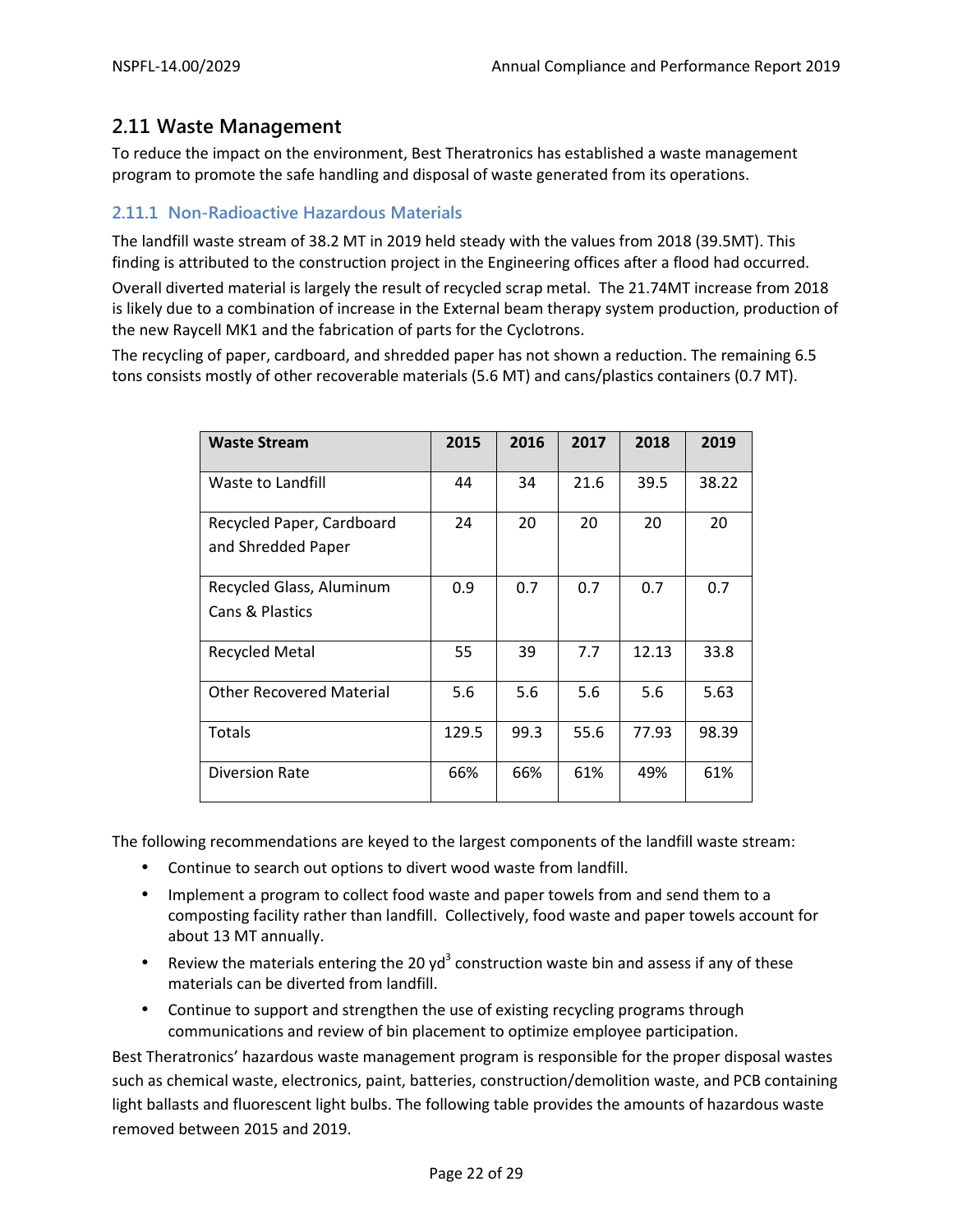| <b>Waste</b><br>Code | <b>Description</b>                | 2015             | 2016   | 2017   | 2018  | 2019   |
|----------------------|-----------------------------------|------------------|--------|--------|-------|--------|
| 112                  | Lead acid batteries               | 10 <sub>kg</sub> | 5 kg   |        |       |        |
| 122                  | Alkaline batteries                | 45 kg            |        |        | 70 kg | --     |
| 145                  | Paint                             | $-$              | --     | $-$    |       | 5 kg   |
| 146                  | Filters with lead dust            | --               | 48 kg  |        |       |        |
| 146                  | Florescent bulbs and HID<br>lamps | 306 kg           | 150 kg | 140 kg | 65 kg | 185 kg |
| 146                  | Lead contaminated<br>material     |                  |        |        |       | 70 kg  |
| 146                  | Zirconium alloy scrap             | 1300 kg          | 225 kg | $-$    |       | 800 kg |
| 148                  | Inorganic acid oxidizer           | 16L              | 88L    |        | 16L   |        |
| 212                  | Acetone                           | 820L             | 1015L  | 600L   | 530L  | 620L   |
| 212                  | Antifreeze                        |                  |        |        |       | 10L    |
| 251                  | Watery oil                        | --               |        | $-$    |       | 12900L |
| 252                  | <b>PCB ballasts</b>               | 170 kg           |        | 40 kg  | 10 kg | $-$    |
| 252                  | Machine oil                       | 2050L            | 1965L  | 1980L  | 1920L | $-$    |
| 263                  | Organic flammable waste           | 960L             | 200L   | 245L   | 340L  | 56L    |
| 331                  | Organic gas aerosols              | 48 L             | 8 L    | 20 kg  | 73 Kg | 16 kg  |
| 253                  | Emulsified oil                    |                  |        |        | 1000L | --     |
|                      | Mercury                           | 1 kg             |        |        |       |        |

#### **2.11.2 Radioactive Hazardous Materials**

In order to be compliant with ISO 14001:2015, Best Theratronics revised its environmental management system to include the identification and evaluation of operations that may have an impact on the environment on an annual basis. A number of environmental objectives have previously been determined and tracked by the MRT throughout the licensing period. They include:

- Dispose of or transfer sealed sources at 413 March road to a licensed facility.
- Dispose of or transfer prescribed equipment containing radioactive source to a licensed facility.
- Dispose of or transfer depleted uranium at 413 March Road to a licensed facility.

In the 2018 MRT an environmental objective was added:

• Dispose of 128 000 Ci (Co-60) and 30 000 Ci (Cs-137)

This objective was successfully completed in 2019. Waste disposal will always be part of the environmental objectives of Best Theratronics.

Best Theratronics has an end-of-life management program for the exhausted and returned sealed sources. These sources are sorted into three categories upon return: for reuse, for transfer, or for disposal.

- Sources that are destined for reuse, include sources for re-encapsulation, to be incorporated into Best Theratronics self-contained irradiators or teletherapy machines.
- Sources that are transferred to other manufacturers for recycling. These sources are shipped to other suppliers or manufacturers of Co-60 sources, where the capsules will be cut open and the radioactive material reused in the manufacturing of new sources for other purposes.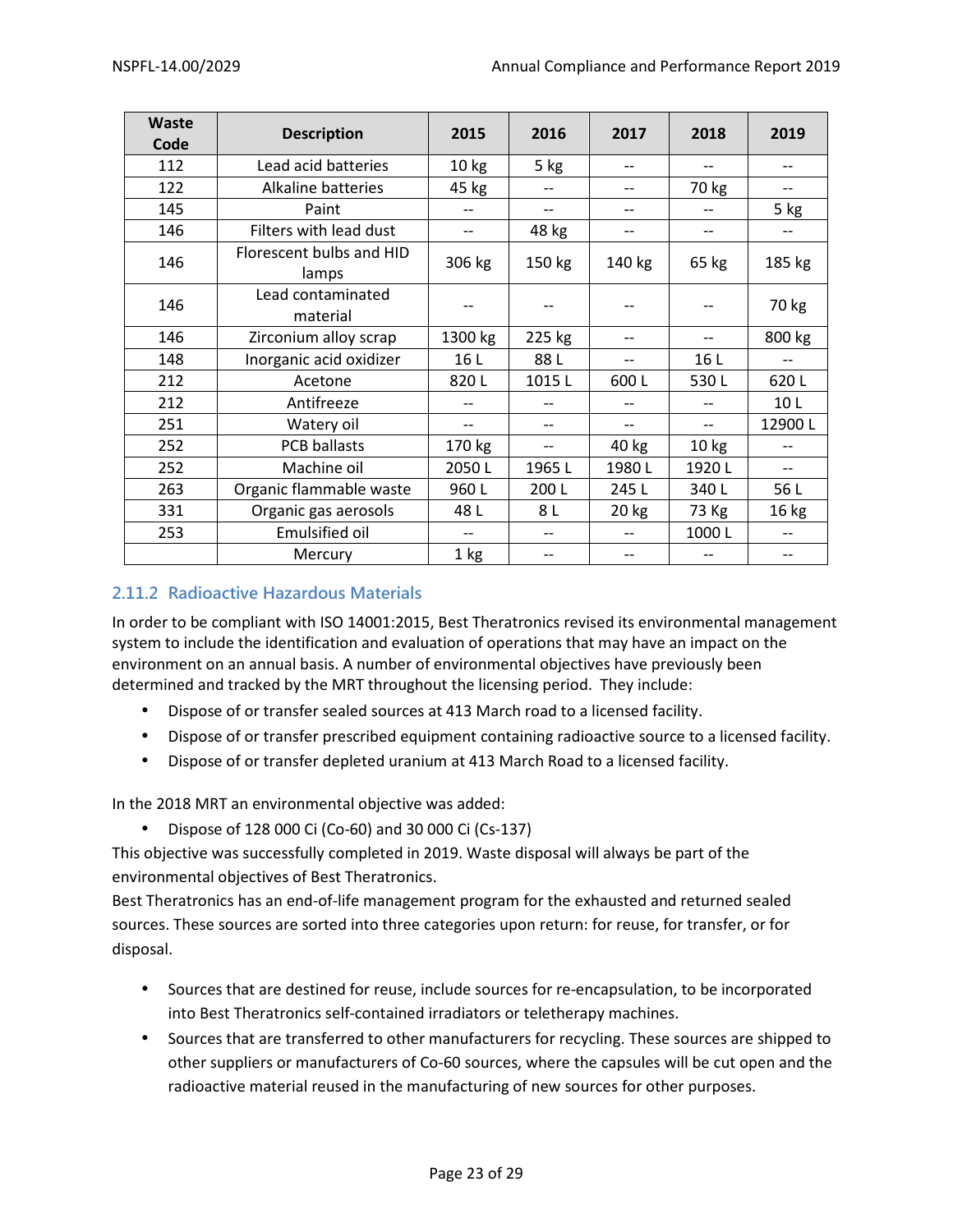• Sources that are destined for disposal are transferred to licensed disposal facilities, such as<br>Canadian Nuclear Laboratories in Chalk River, ON for long-term storage and disposal. Canadian Nuclear Laboratories in Chalk River, ON for long-term storage and disposal

In 2019, a total source activity of 9838 TBq was diverted from the disposal stream and reused or recycled according to Best Theratronics' end-of-life management program. Legacy sources, with a total<br>activity of 548 TBq, were transferred to Canadian Nuclear Laboratories (CNL) for disposal. The graph activity of 548 TBq, were transferred to Canadian Nuclear Laboratories (CNL) for disposal. below indicates the activity breakdown of the managed sources between 2015-2019. Values above each year indicate the total activity managed in the respective year.



The depleted uranium inventory at Best Theratronics originates from returned components of legacy teletherapy units and other legacy items. This inventory is temporarily stored at Best Theratronics awaiting proper disposal through the end of life management program. No disposal or recycling of depleted uranium occurred in 2019 9.

Best Theratronics is actively seeking opportunities to recycle/dispose the depleted uranium.

## **2.12 Security**

#### **2.12.1 Site Security**

Best Theratronics has an adequate security program in place, where the site-security plan is reviewed on Best Theratronics has an adequate security program in place, where the site-security plan is reviewed or<br>a regular basis. Concerns regarding the security of radioactive material are discussed on a regular basis, during Radiation Safety & Security Committee (RSSC) meetings.

No security-related events have occurred in the year 2019.

#### **2.12.2 Transport Security**

Limited and approved carriers of radioactive material are contracted to further ensure the security of<br>devices or components containing radioactive material during transit. These carriers are audited devices or components containing radioactive material during transit. These carriers are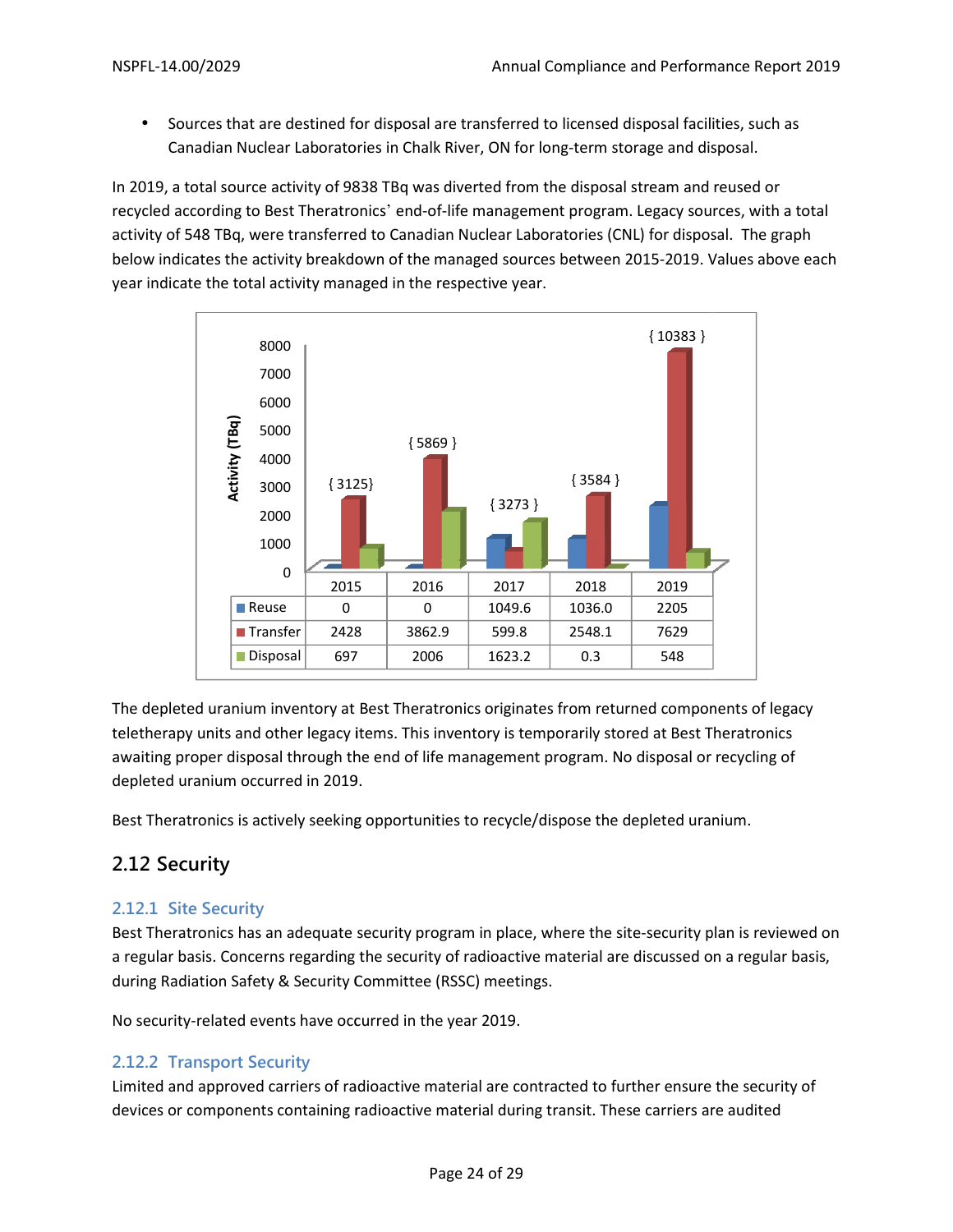annually to ensure their procedures comply with current regulations and Best Theratronics' security policies. Transportation security plans of the radioactive material carriers were found to be adequate.

No transport security related reportable incidences occurred in 2019.

#### **2.12.3 Personnel Security**

As part of Best Theratronics' employment process, all employees are required to supply a criminal's records check at the start of their employment. Best Theratronics has implemented a criminal record check renewal policy every five years. This policy has been fully implemented.

## **2.13 Safeguards and Non-proliferation**

#### **2.13.1 Safeguards and Non-proliferation Program Performance**

Best Theratronics possess and temporarily stores depleted uranium from legacy teletherapy units destined for disposal. Accounting and reporting of Best Theratronics' inventory of depleted uranium and other materials containing depleted uranium are completed annually as per REGDOC-2.13.1 *Safeguards and Nuclear Material Accountancy*.

The annual Physical Inventory Taking (PIT), produced no discrepancies between the physical values and the reported values to the CNSC. Best Theratronics was not selected for either the CNSC Physical Inventory Taking – Evaluation (PIT-E) or the IAEA Physical Inventory Verification (PIV) in 2019.

#### **2.14 Packaging and Transport**

Best Theratronics prepares, packages and ships medical devices containing sealed Category 1 and 2 radioactive materials worldwide. The Packing and Transport program at Best Theratronics meets the requirements of the CNSC *Packaging and Transport of Nuclear Substances Regulations* (2015), IAEA *SSR-6* (2012), Transport Canada *Transportation of Dangerous Goods*, USDOT 49 CFR and US NRC 10 CFR.

Radioactive sealed source shipments are transported in Type A or certified Type B containers. Best Theratronics implements a transport container maintenance and inspection program in accordance with IAEA SSR-6 2012. In addition to annual inspections, containers undergo a routine inspection each time they are returned from the field.

## **3 Other Matters of Regulatory Interest**

#### **3.1 Licensee's Public Information and Disclosure Program**

#### **3.1.1 Public Inquiries and Media Coverage**

The public is encouraged to contact Best Theratronics for more information regarding concerns through the info@theraronincs.ca email address available on the Best Theratronics website. There were no public inquiries received in 2019.

As per Best Theratronics' obligation to keep the public informed, the Best Theratronics website is updated with information for public inquiry. The updates to the website include: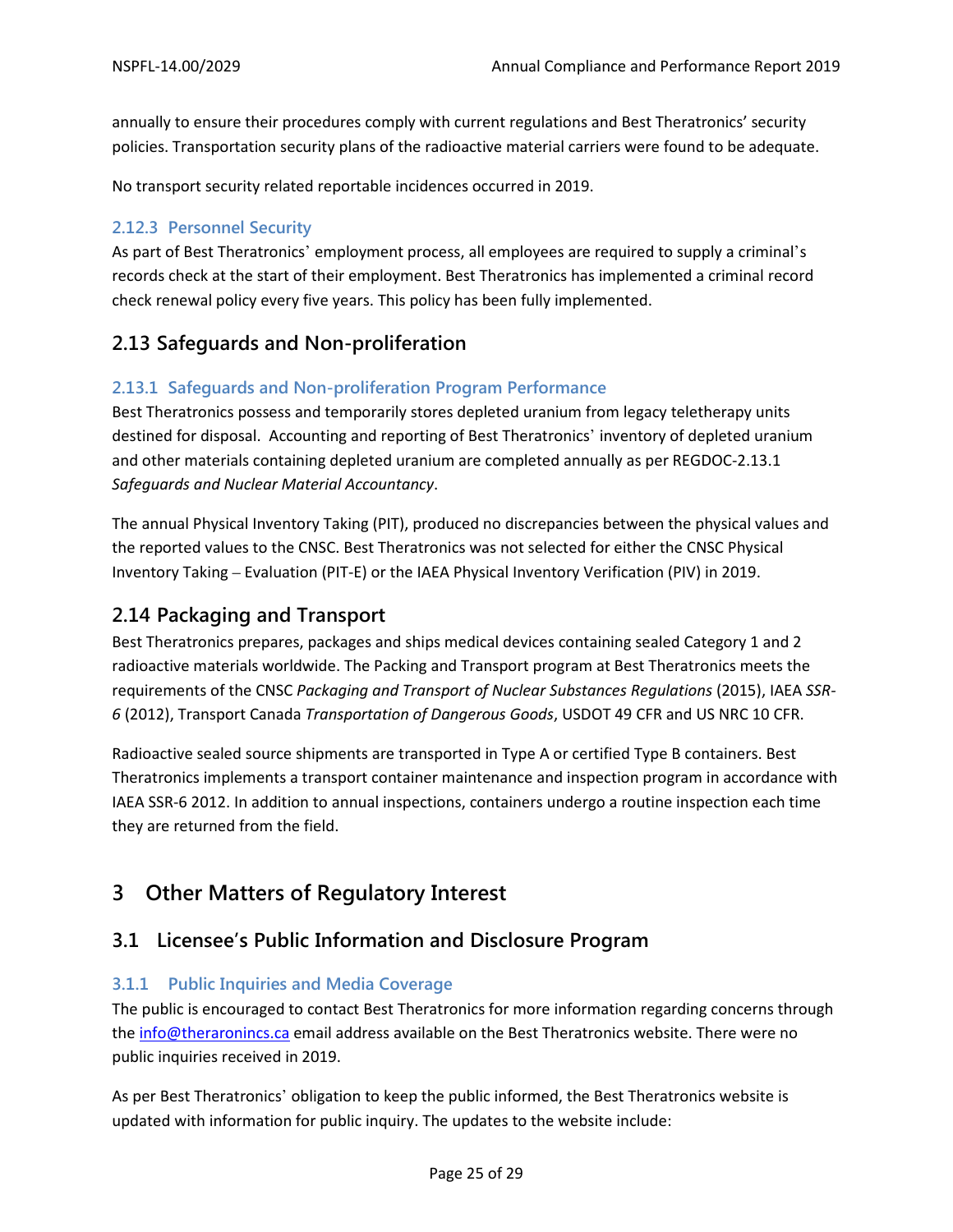- Annual compliance reports (ACRs) for all of Best Theratronics' CNSC licences (servicing and Class 1B)
- Notifications of licence renewals
- Annual reports on lead (and its compounds)
- Notification of false alarms and building evacuations
- Incidents occurred where any reporting or action level was exceeded

There were a total of 12 updates to the public information program pages in 2019.

#### **3.1.2 Facility Tours**

In 2019, Best Theratronics held tours for regulators, both international and domestic, in addition to several emergency response personnel in preparation for the full scale evacuation exercise.

#### **3.1.3 Future Public Information Program Plans**

There were no changes made to the public information and disclosure program in 2019. Best Theratronics will continue to monitor its public information program performance. Best Theratronics plans to continue hosting public information sessions and facility tours.

#### **3.2 Financial Guarantees**

As of July 2017, Best Theratronics has estimated decommissioning costs to be \$1.80 million. This includes a 25% contingency amount. In 2019, Best Theratronics removed 10383 TBq of source activity from its possession. These sources were reused (2205 TBq), transferred to be recycled (7629 TBq), or disposed of at a licensed facility (548 TBq).

Best Theratronics currently has in place the total amount of the financial guarantee with the CNSC in the amount of \$1.8 million. This is in support of Best Theratronics' current licenses. This financial guarantee is in the form of a Letter of Credit, issued by Canadian Banks.

The financial guarantee will be maintained on a continuing basis. As the decommissioning plan is revised, due to on-going decommissioning activities or changes to the operational program, the Letter of Credit will also be revised to ensure sufficiency to fund decommissioning activities.

## **4 Concluding Remarks**

The Class 1B license offers Best Theratronics increased flexibility in its operations. Despite this, Best Theratronics operating status in 2019 did not change significantly from previous years. There were no major events, observations, or non-compliance identified during 2019 that would affect the safety and security of personnel, the public, or the environment.

Best Theratronics continues to make adequate provisions for the protection of the environment and the safety of both employees and the public. Best Theratronics acts in compliance with the licensing conditions set out in license NSPFL-14.00-2029 and the associated Licensing Conditions Handbook.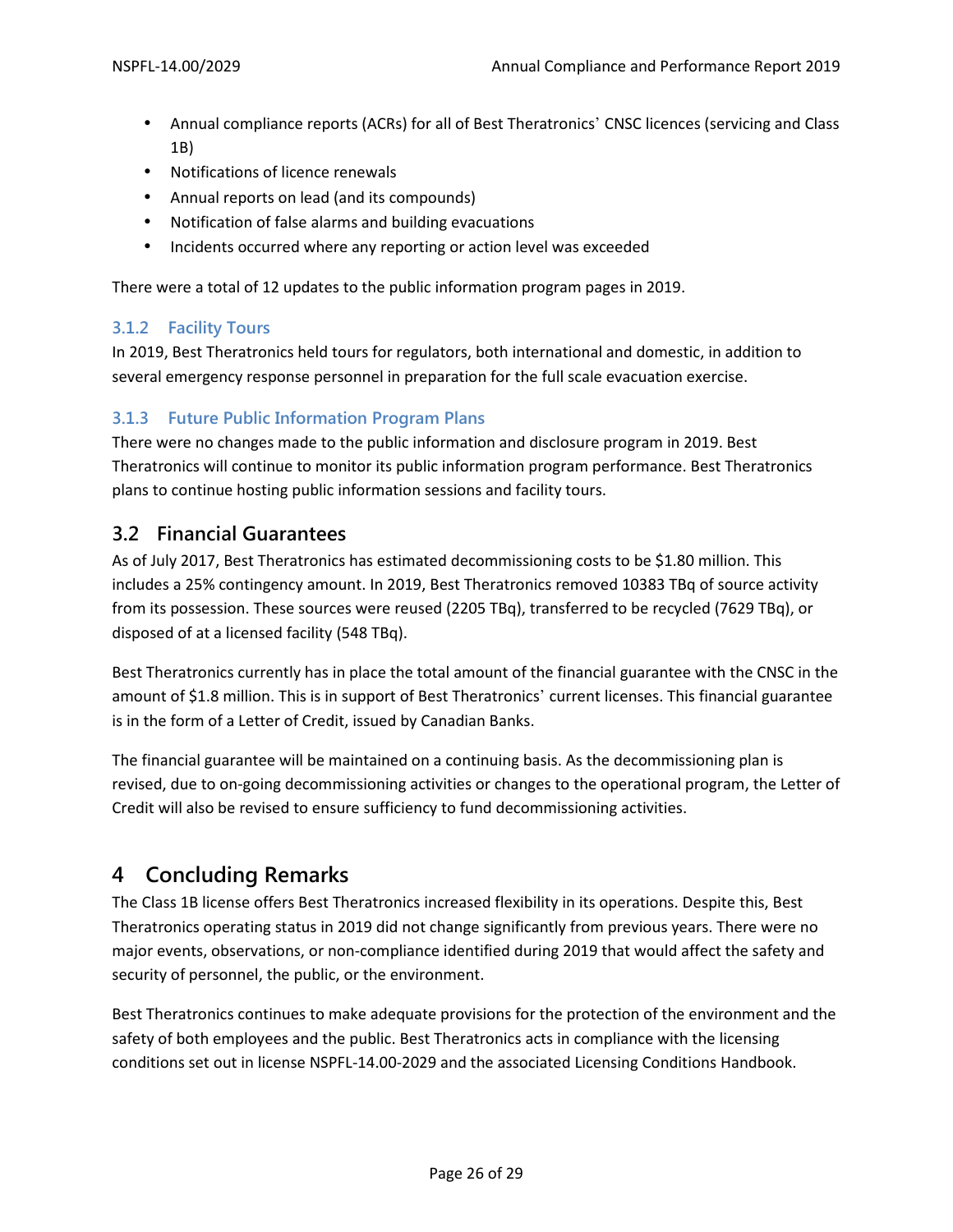## **4.1 Signing Authority Certification**

I herby certify that Best Theratronics has been operating in compliance with license NSPFL-14.00/2029, except where otherwise noted.

*<Signature on file>*  **Mojgan Soleimani**  *Director of Quality and Regulatory Affairs, RSO*  613-591-2100 ext 2766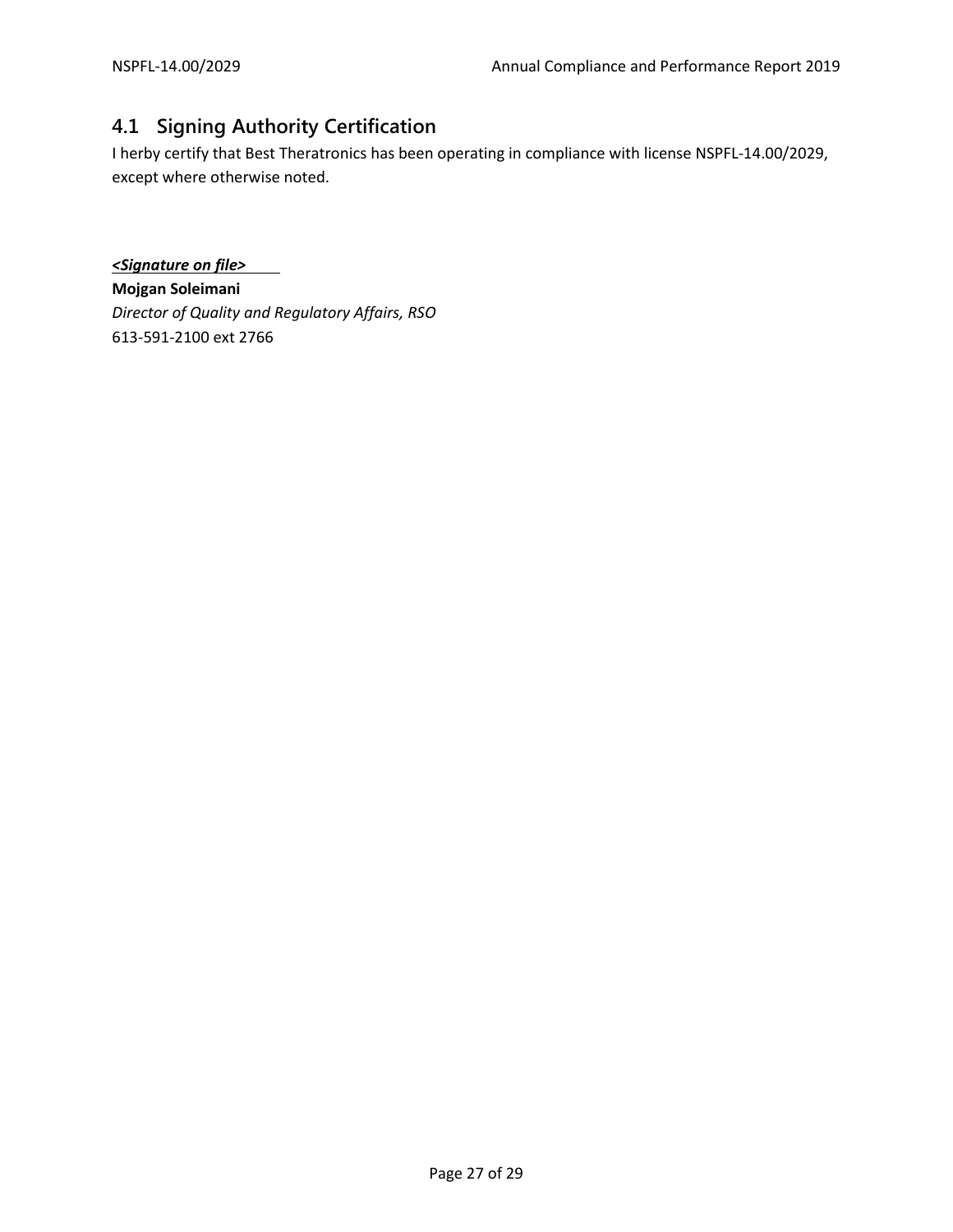## **Appendix A – Company-wide Dose Information**

The following tables show the comprehensive data, including doses received by the service technicians under the Class II servicing license, over the past 5 years. It should be noted that doses received by service technician are a combination of both Canadian and international service work.

#### *Company Wide Effective Doses*

|                                | 2015 | 2016 | 2017 | 2018 | 2019       |
|--------------------------------|------|------|------|------|------------|
| Total workers monitored        | 76   | 73   |      |      | 79         |
| Average dose, with zeros (mSv) | 0.05 | 0.08 | 0.11 | 0.20 | 0.16       |
| Maximum dose received (mSv)    | 0.85 | 2.28 | 5.30 | 8.92 | $5.33^{A}$ |

*A – Dose adjustment requests have submitted to the CNSC for approval. Calculated values of company-wide maximum effective dose would change to 1.00 mSv.* 

#### *Company Wide Extremity Doses*

|                                | 2015 | 2016  | 2017  | 2018  | 2019       |
|--------------------------------|------|-------|-------|-------|------------|
| Total workers monitored        | 32   |       |       | 77    | 28         |
| Average dose, with zeros (mSv) | 0.16 | 1.70  | 0.71  | 1.34  | $0.97^{B}$ |
| Maximum dose received (mSv)    | 2.10 | 29.90 | 11.20 | 14.94 | 10.16      |

*B – Dose adjustment requests have submitted to the CNSC for approval. Calculated values of company-wide average extremity dose would change to 0.78 mSv.* 

The trends apparent from the presented data indicate that service work contributes to a large fraction of the acquired dose, companywide. This is due to the nature and volume of radioactive work when servicing teletherapy units and radiation devices. Doses recorded for building personnel are minimal, indicating that radiation protection practices at Best Theratronics are adequate.